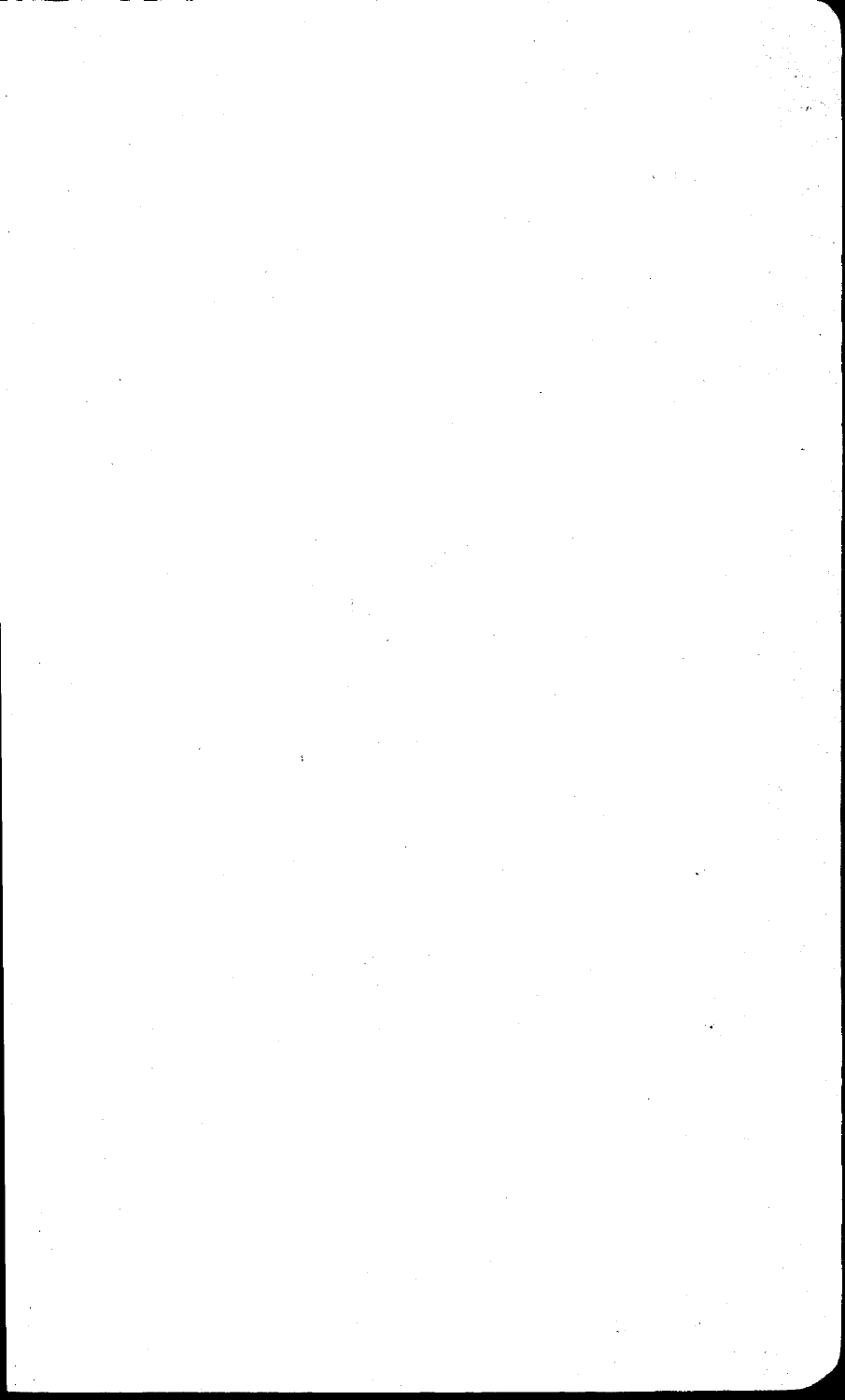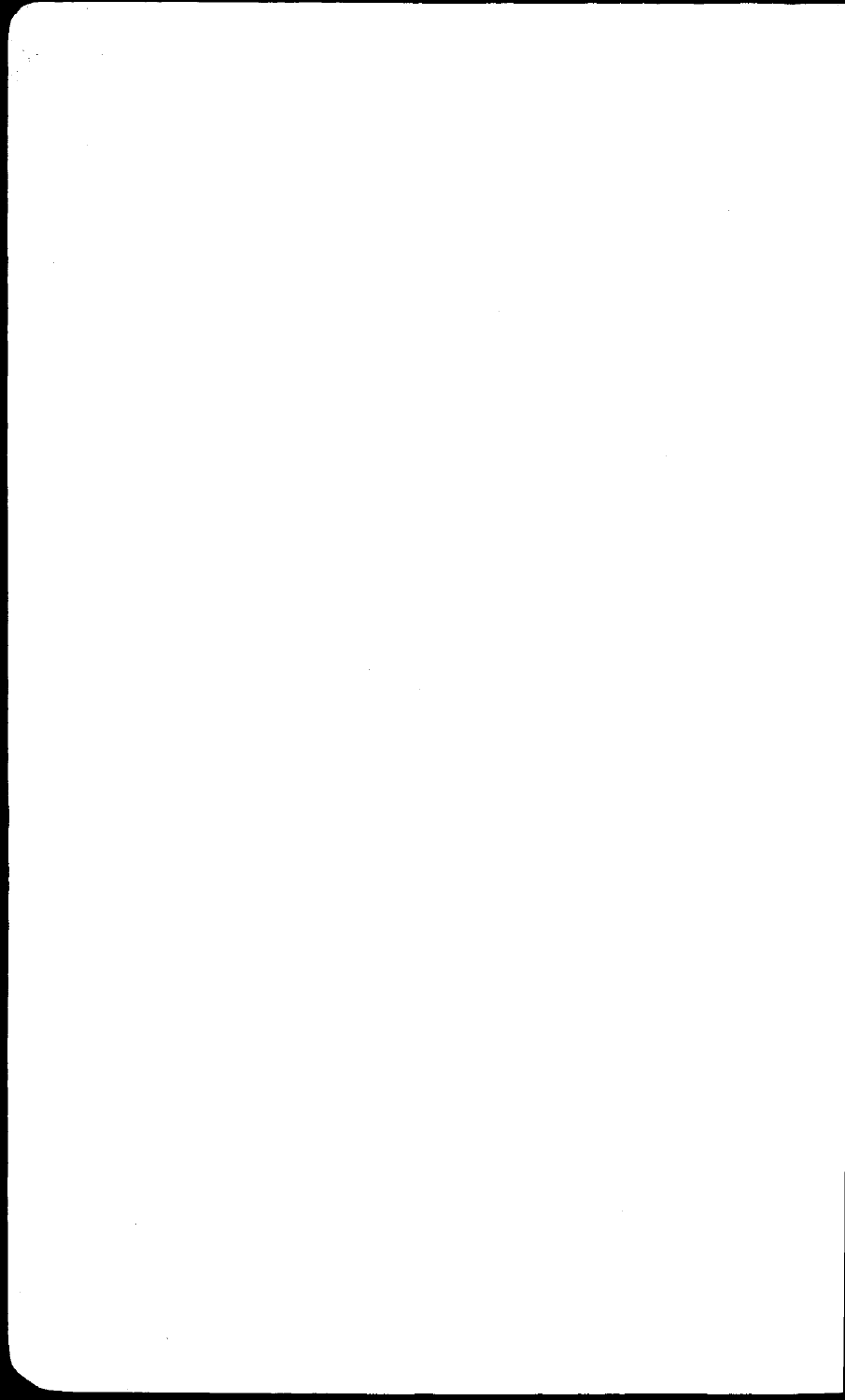# **THIS BRIDGE CALLED MY BACK**

# **WRITINGS BY RADICAL WOMEN OF COLOR**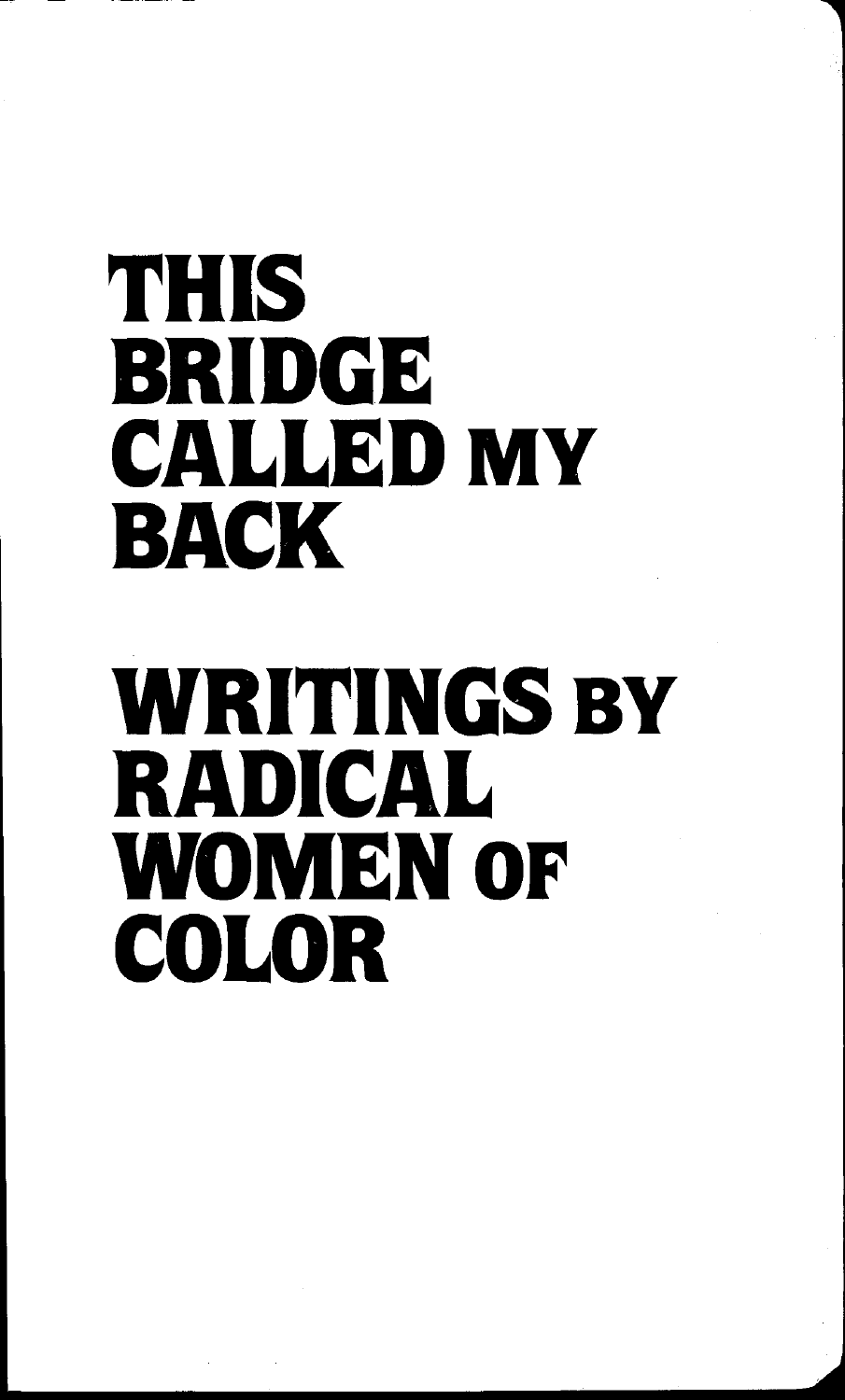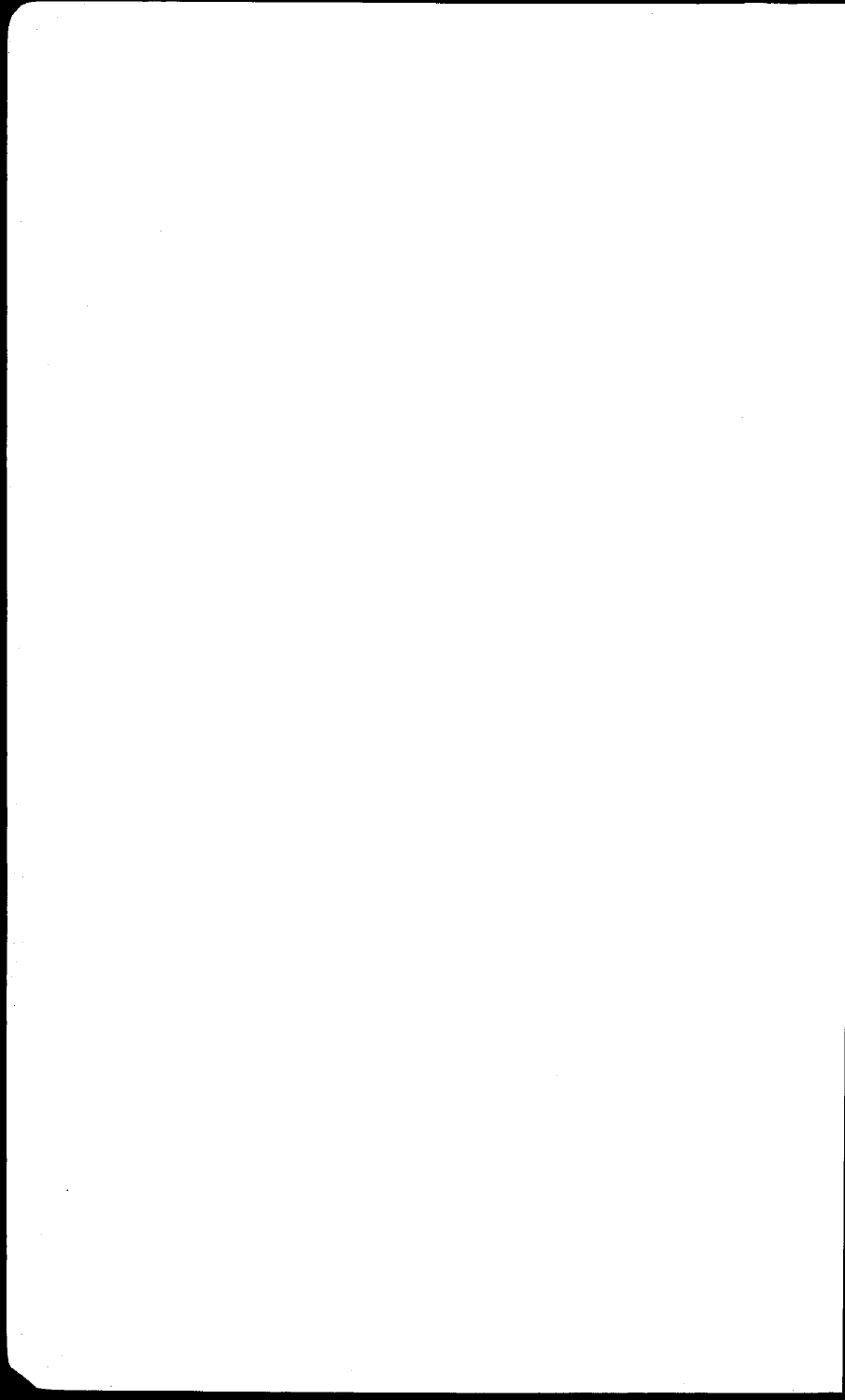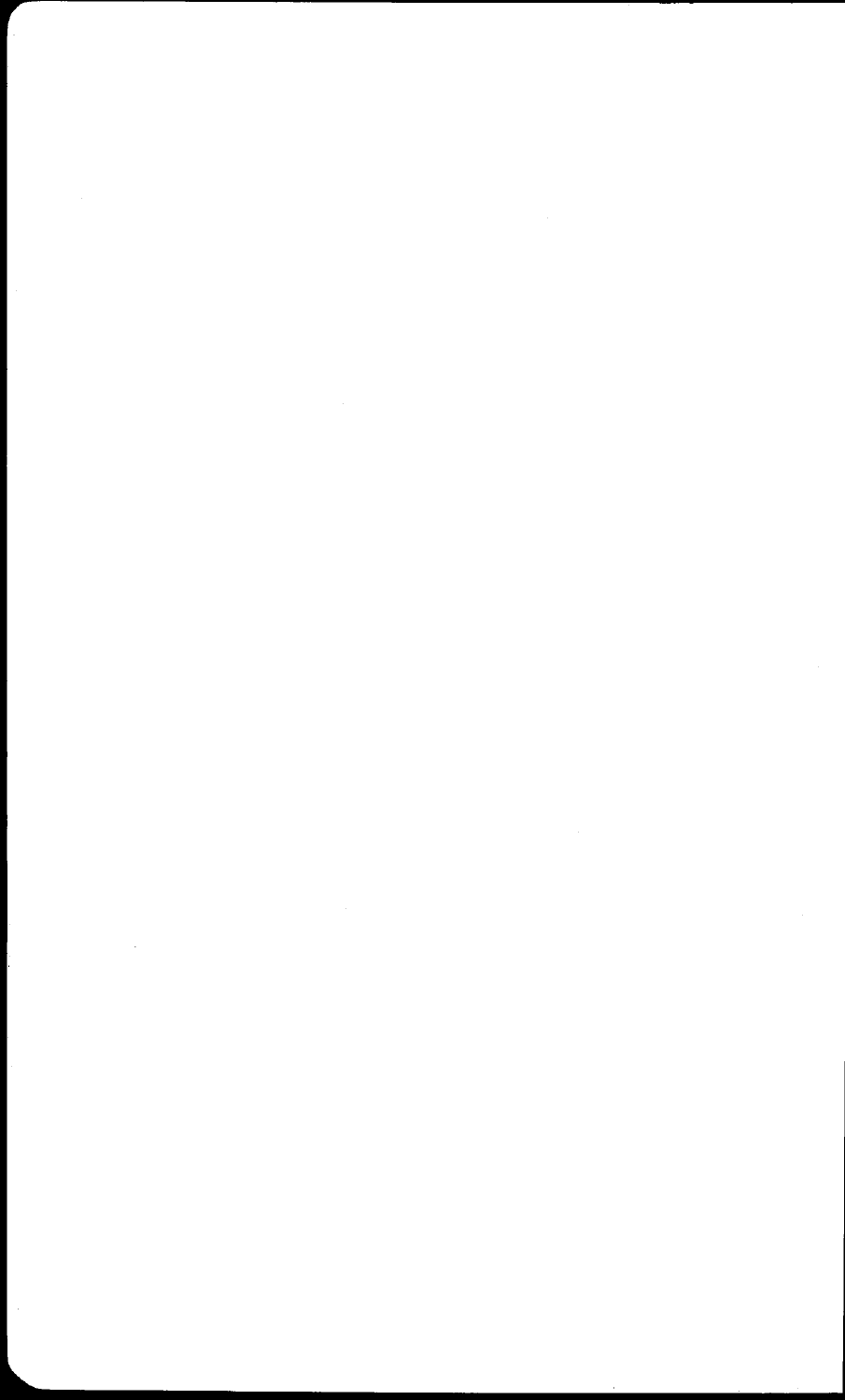# **THIS BRIDGE CALLED MY BACK WRITINGS BY RADICAL WOMEN OF COLOR**

# **EDITORS CHERRÍE MORAGA GLORIA ANZALDUA**

# **FOREWORD: TONI CADE BAMBARA**



KITCHEN TABLE: **Women of Color Press New York**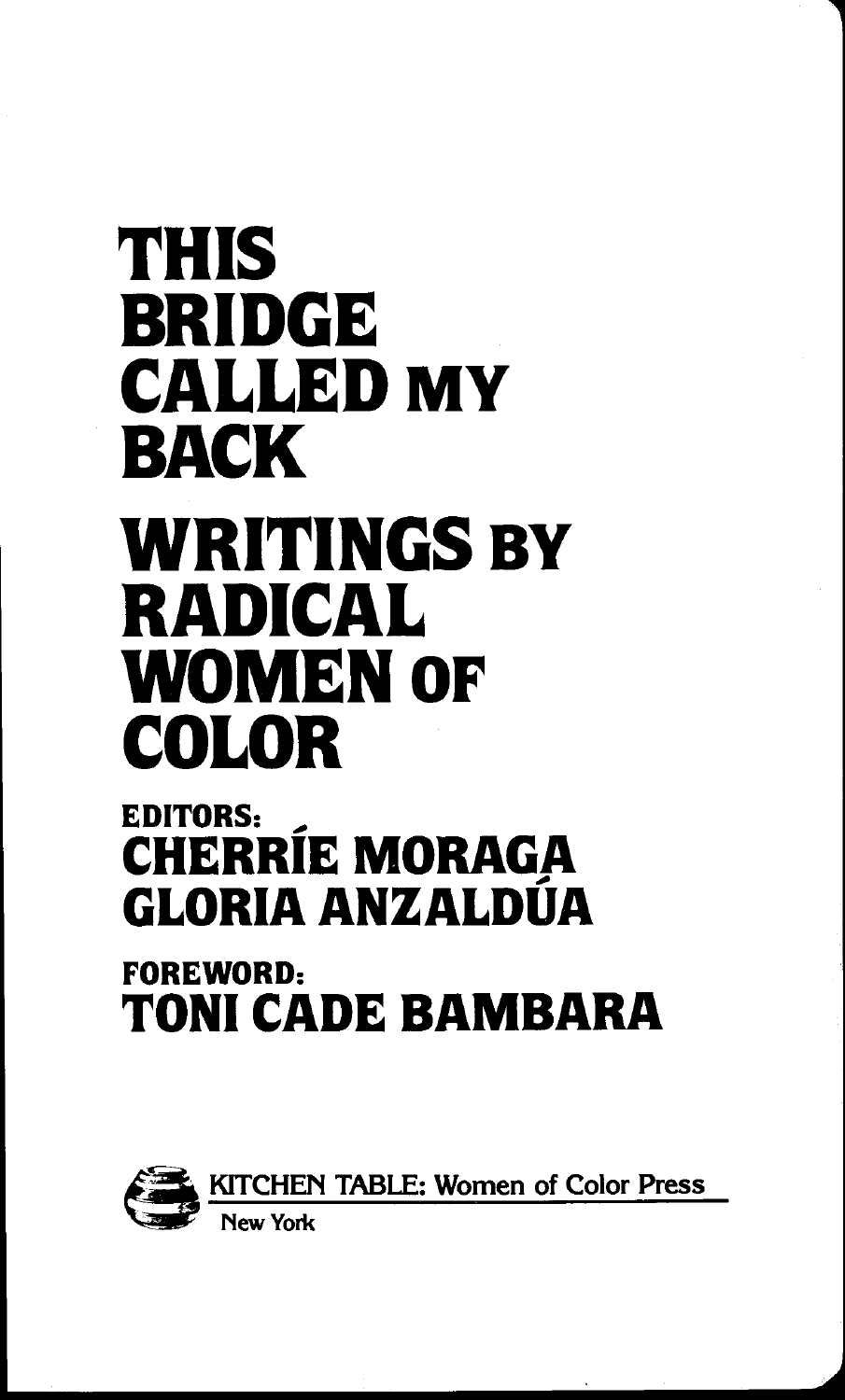Copyright © 1981, 1983 by Cherríe Moraga and Gloria Anzaldúa.

All rights reserved. No part of this book may be reproduced without permission in writing from the publisher. Published in the United States by Kitchen Table: Women of Color Press, Post Office Box 2753, New York, New York 10185. Originally published by Persephone Press, Inc. Watertown, Massachusetts, 1981.

Also by Cherrie Moraga

*Cuentos: Stories by Latinas,* ed. with Alma Gomez and Mariana Romo-Carmona. Kitchen Table: Women of Color Press, 1983. *Loving in the War Years: Lo Que Nunca Paso Por Sus Labios.* South End Press, 1983.

Cover and text illustrations by Johnetta Tinker. Cover design by Maria von Brincken. Text design by Pat McGloin. Typeset in Garth Graphic by Serif & Sans, Inc., Boston, Mass. Second Edition Typeset by Susan L. Yung

Second Edition, Second Printing.

ISBN 0-913175-03-X

**CHRYSTOS:** "Ceremony for Completing a Poetry Reading," copyright © 1976 by Chrystos, first appeared in *Womanspirit,* reprinted by permission. **COMBAHEE RIVER COLLECTIVE:** "A Black Feminist Statement," first appeared in *Capitalist Patriarchy and the Case for Socialist Feminism,* Zillah R. Eisenstein, ed. (New York: Monthly Review Press, 1979), reprinted by permission. **DORIS DAVENPORT:** "The Pathology of Racism," copyright © 1980 by Doris Davenport, first appeared in *Spinning Off* reprinted by permission. **HATTIE GOSSETT:** "billie lives! billie lives!," copyright <sup>®</sup> 1980<br>by Hattie Gossett; "who told you anybody wants to hear from you? you ain't nothing but a by Hattie Gossett; "who told you anybody wants to hear from you? you ain't nothing but a<br>black woman!," copyright © 1980 by Hattie Gossett. **MARY HOPE LEE**: "on not being,"<br>copyright © 1979 by Mary Hope Lee, first appeared Dismantle the Master's House," copyright © 1980 by Audre Lorde. PAT PARKER:<br>"Revloution: It's Not Neat or Pretty or Quick," copyright © 1980 by Pat Parker. KATE<br>RUSHIN: "The Bridge Poem, copyright © 1981 by Donna K. Rushin **YAMADA:** "Invisibility is an Unnatural Disaster," copyright © 1979 by *Bridge: An Asian American Perspective,* reprinted by permission.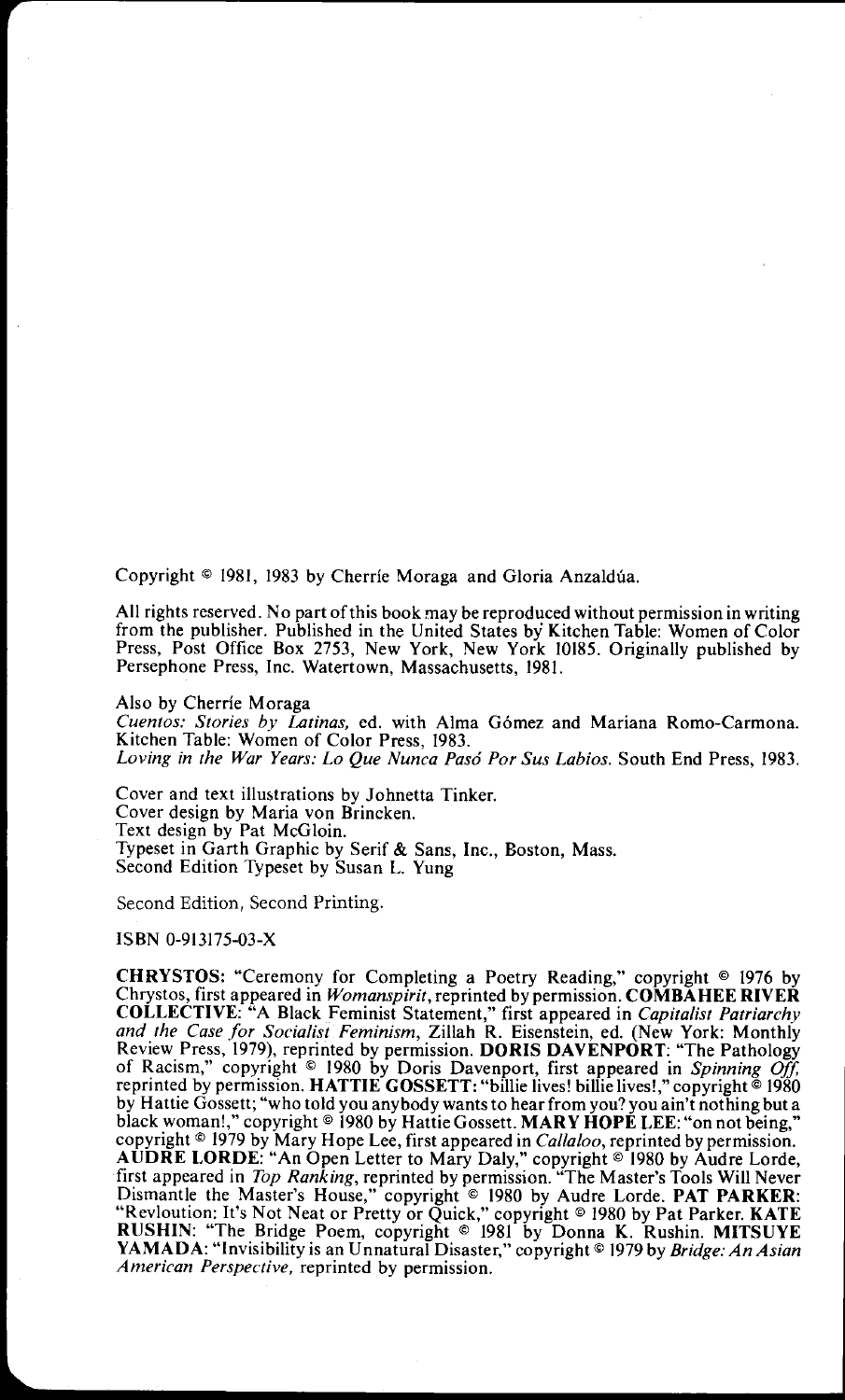para

Elvira Moraga Lawrence y Amalia García Anzaldúa y para todas nuestras madres por la obediencia y la insurrección que ellas nos ensefiaron.

for

Elvira Moraga Lawrence and Amalia García Anzaldúa and for all our mothers for the obedience and rebellion they taught us.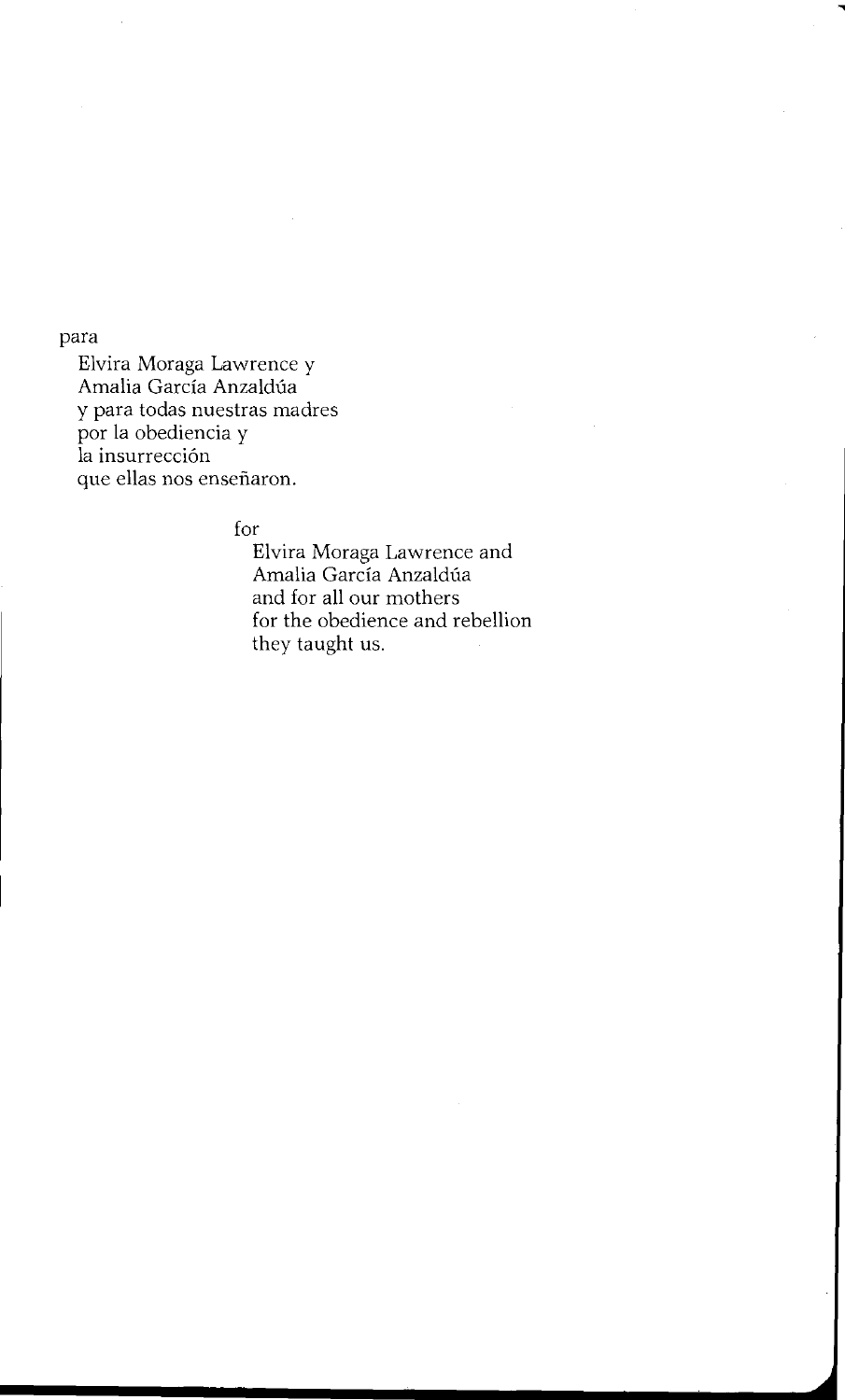When Persephone Press, Inc., a white women's press of Watertown, Massachusetts and the original publishers of *Bridge,* ceased operation in the Spring of 1983, this book had already gone out of print. After many months of negotiations, the co-editors were finally able to retrieve control of their book, whereupon Kitchen Table: Women of Color Press of New York agreed to republish it.

The following, then, is the second edition of *This Bridge Called My Back,* conceived of and produced entirely by women of color.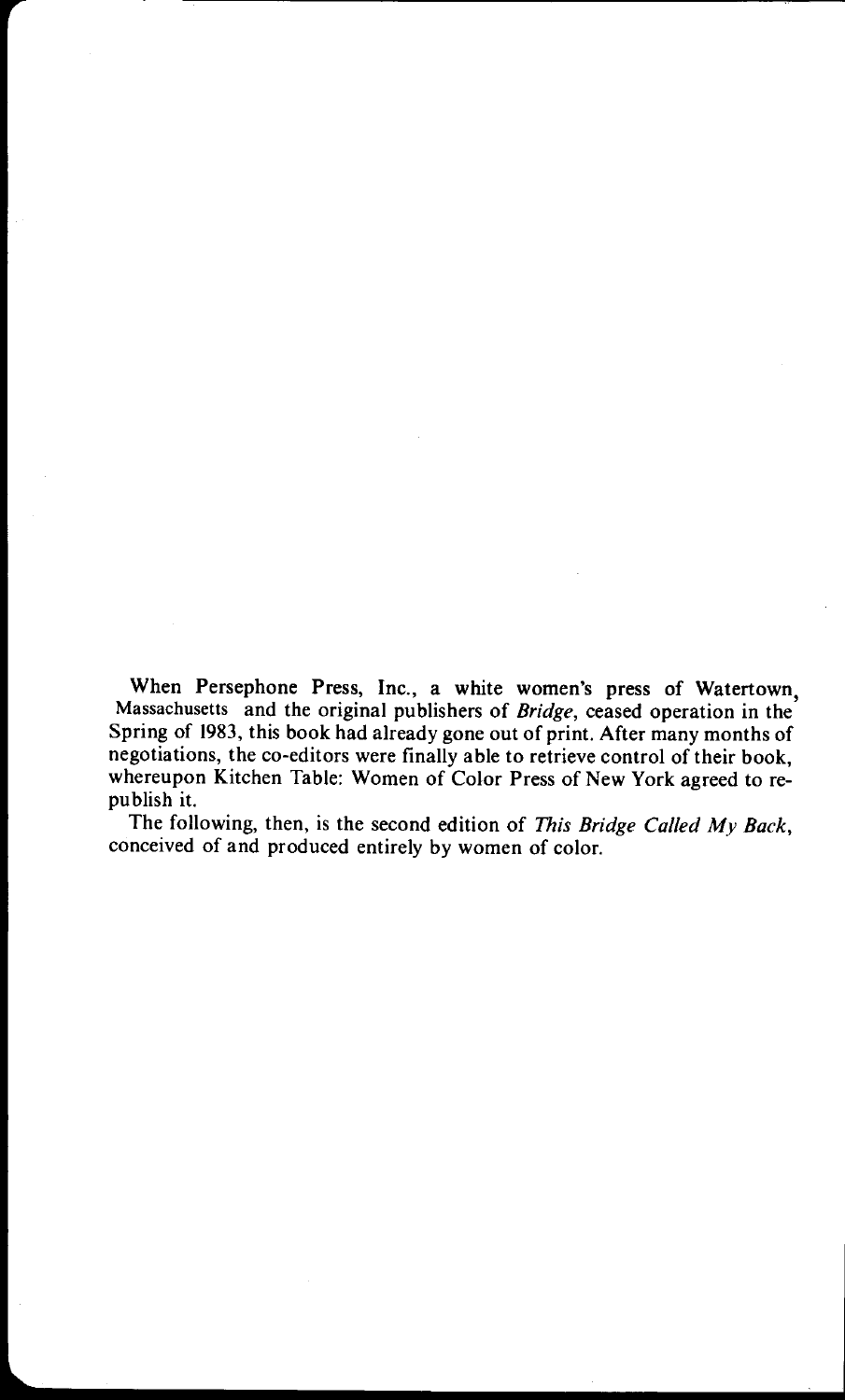# **REFUGEES OF A WORLD ON FIRE** *Foreword to the Second Edition*

Three years later, I try to imagine the newcomer to *Bridge.* What do you need to know? I have heard from people that the book has helped change some minds (and hopefully hearts as well), but it has changed no one more than the women who contributed to its existence. It has changed my life so fundamentally that today I feel almost the worst person to introduce you to *Bridge,* to see it through fresh eyes. Rather your introduction or even reintroduction should come from the voices of the women of color who first discovered the book:

> The woman writers seemed to be speaking to me, and they actually understood what I was going through. Many of you put into words feelings I have had that I had no way of expressing...The writings justified some of my thoughts telling me I had a right to feel as I did. It is remarkable to me that one book could have such an impact. So many feelings were brought alive inside me. \*

For the new reader, as well as for the people who may be looking at *Bridge* for the second or third time, I feel the need to speak to what I think of the book some three years later. Today I leaf through the pages of *Bridge* and imagine all the things so many of us would say differently or better—watching my own life and the lives of these writers/activists grow in commitment to whatever it is we term "our work!' We *are* getting older, as is our movement.

I think that were *Bridge* to have been conceived of in 1983, as opposed to 1979, it would speak much more directly now to the relations between women and men of color, both gay and heterosexual. In 1979, response to a number of earlier writings by women of color which in the name of feminism focused almost exclusively on relations between the sexes, *Bridge* intended to make a clean break from that phenomenon.\* Instead, we created a book which concentrated on relationships *between women.*

\*Alma Ayala, a nineteen-year-old Puerto Rican, from a letter to Gloria Anzaldua.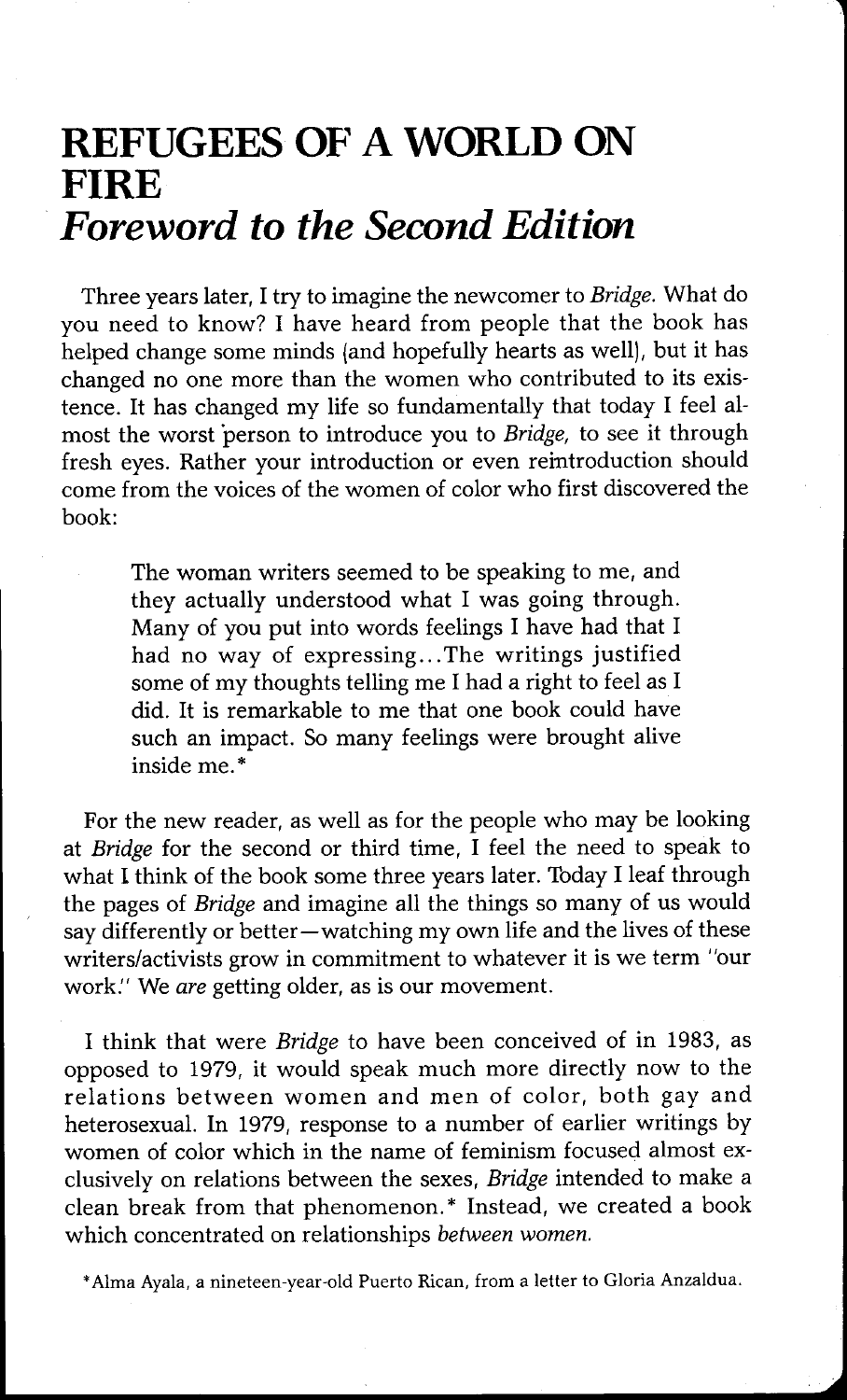Once this right has been established, however, once a movement has provided some basic consciousness so that heterosexism and sexism are not considered the normal course of events, we are in a much stronger position to analyze our relations with the men of our families and communities from a position of power rather than compromise. A *Bridge* of 1983 could do this. (I am particularly encouraged by the organizing potential between Third World lesbians and gay men in our communities of color.)

The second major difference a 1983 version of *Bridge* would provide is that it would be much more international in perspective. Although the heart of *Bridge* remains the same, the impetus to forge links with women of color from every region grows more and more urgent as the number of recently-immigrated people of color in the U.S. grows in enormous proportions, as we begin to see ourselves all as refugees of a world on fire:

The U.S. is training troops in Honduras to overthrow the Nicaraguan people's government.

Human rights violations are occurring on a massive scale in Guatemala and El Salvador (and as in this country those most hardhit are often the indigenous peoples of those lands).

Pinochet escalates political repression in Chile.

The U.S. invades Grenada.

Apartheid continues to bleed South Africa.

Thousands of unarmed people are slaughtered in Beirut by Christian militiamen and Israeli soldiers.

Aquino is assassinated by the Philippine government.

And in the U.S.? The Reagan administration daily drains us of nearly every political gain made by the feminist, Third World, and anti-war work of the late 60's and early 70's.

The question and challenge for Third World feminism remains: what are the particular conditions of oppression suffered by women of color in each of these situations? How has the special circumstances of her pain been overlooked by Third World movements, solidarity groups, "international feminists?" How have the children suffered? How do we organize ourselves to survive this war? To keep our families, our bodies, our spirits intact?

*\*Conditions: Five, The Black Women's Issue* ed. by Lorraine Bethel and Barbara Smith in 1979 was a major exception.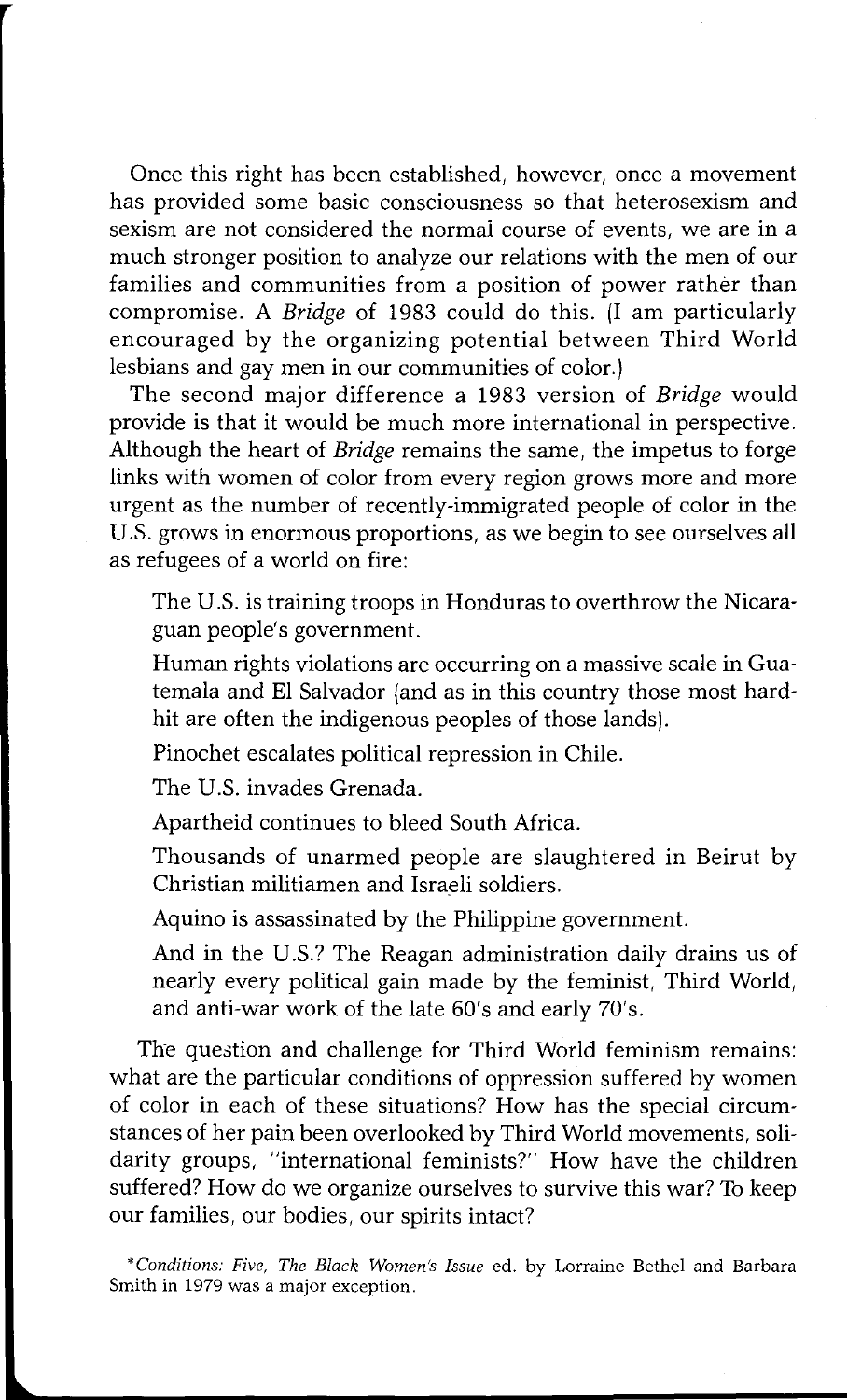Sometimes in the face of my own/our own limitations, in the face of such world-wide suffering. I doubt even the significance of books. Surely this is the same predicament so many people who have tried to use words as weapons have found themselves *in—Cara a cara con el enemigo de quê valen mis palabras?\** This is especially true for Third World women writers, who know full well our writings seldom *directly* reach the people we grew up with. Sometimes knowing this makes you feel like you're dumping your words into a very deep and very dark hole. But we continue to write. To the people of color we do reach and the people they touch. We even write to those classes of people for whom books have been as common to their lives as bread. For finally, we write to anyone who will listen with their ears open (even if only a crack) to the currents of change around them.

The political writer, then, is the ultimate optimist, believing people are capable of change and using words as one way to try and penetrate the privatism of our lives. A privatism which keeps us back and away from each other, which renders us politically useless.

At the time of this writing, however, I am feeling more discouraged than optimistic. The dream of a unified Third World feminist movement in this country as we conceived of it when we first embarked on the project of this book, seemed more possible somehow, because as of yet, less tried. It was still waiting in the ranks begging to take form and hold. In the last three years I have learned that Third World feminism does not provide the kind of easy political framework that women of color are running to in droves. We are not so much a "natural" affinity group, as women who have come together out of political necessity. The *idea* of Third World feminism has proved to be much easier between the covers of a book than between real live women. There *are* many issues that divide us; and, recognizing that fact can make that dream at times seem quite remote. Still, the need for a broad-based U.S. women of color movement capable of spanning borders of nation and ethnicity has never been so strong.

If we are interested in building a movement that will not constantly be subverted by internal differences, then we must build from the insideout, not the other way around. Coming to terms with the suffering of others has never meant looking away from our own.

And, we must look deeply. We must acknowledge that to change the world, we have to change ourselves—even sometimes our most cherished block-hard convictions. As *This Bridge Called My Bach* is not written in stone, neither is our political vision. It is subject to change.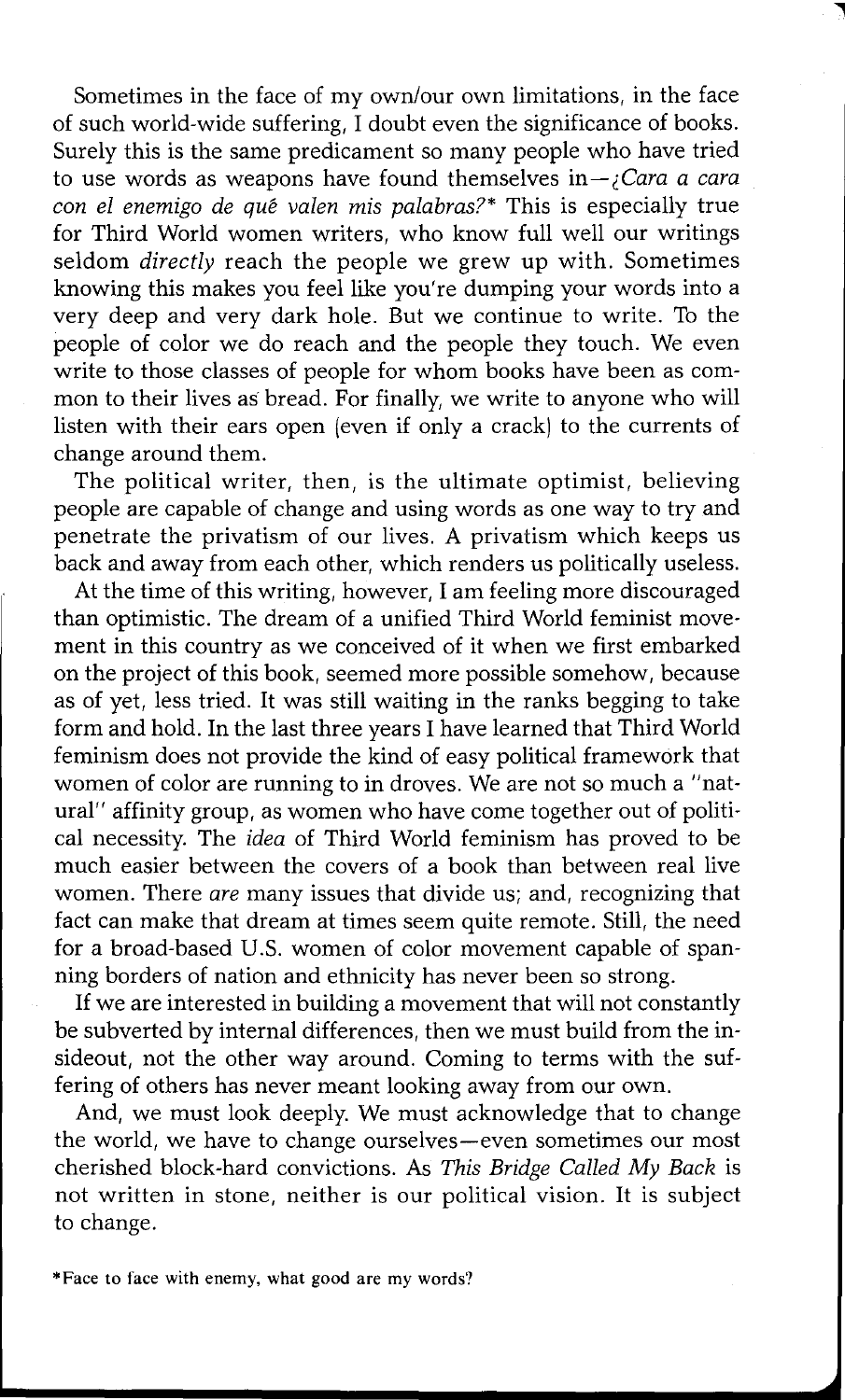I must confess I hate the thought of this. Change don't come easy. For anyone. But this state of war we live in, this world on fire provides us with no other choice.

If the image of the bridge can bind us together, I think it does so most powerfully in the words of Donna Kate Rushin, when she insists:

"stretch...or die."

Cherrie Moraga October 1983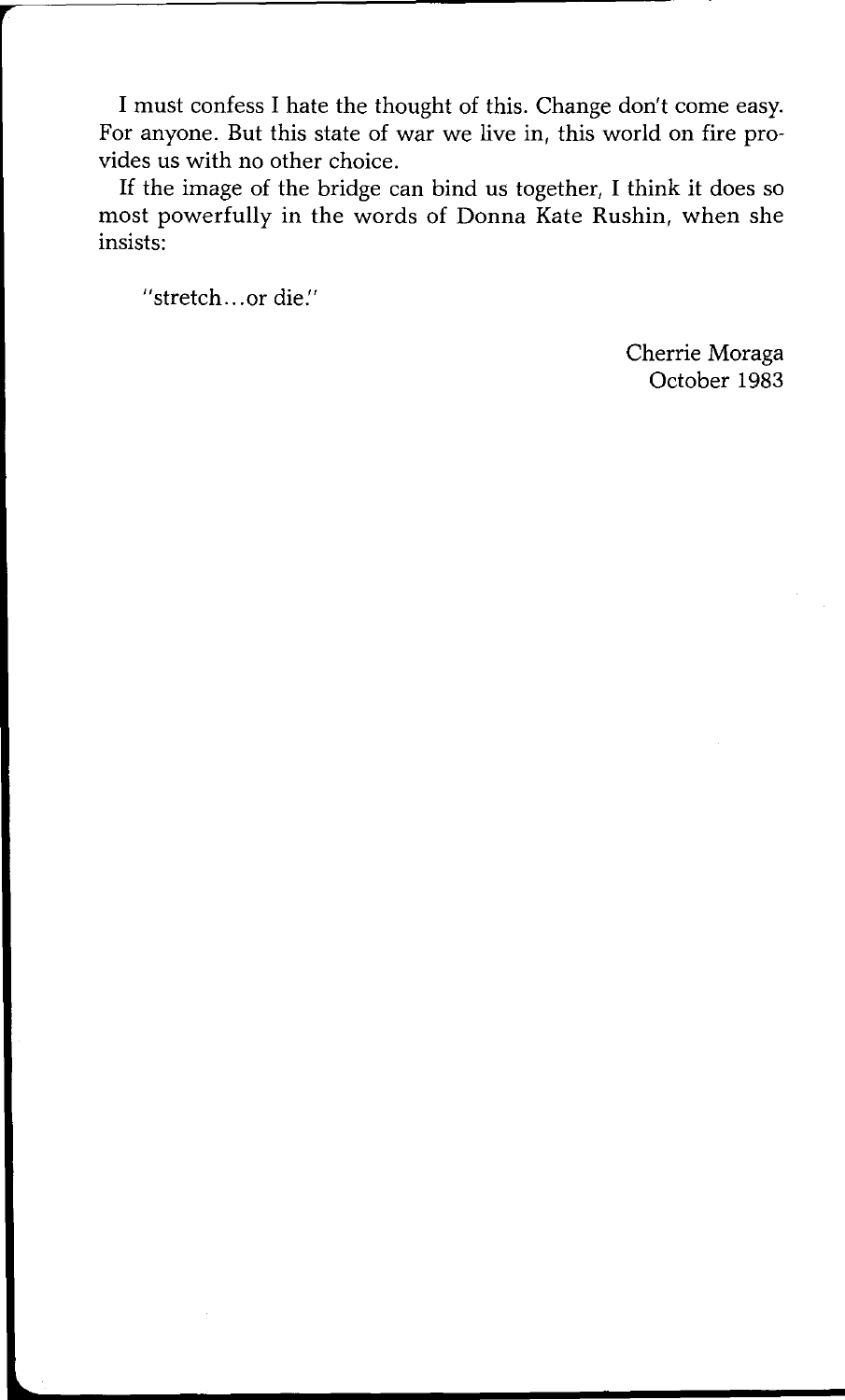$\mathbb{R}^2$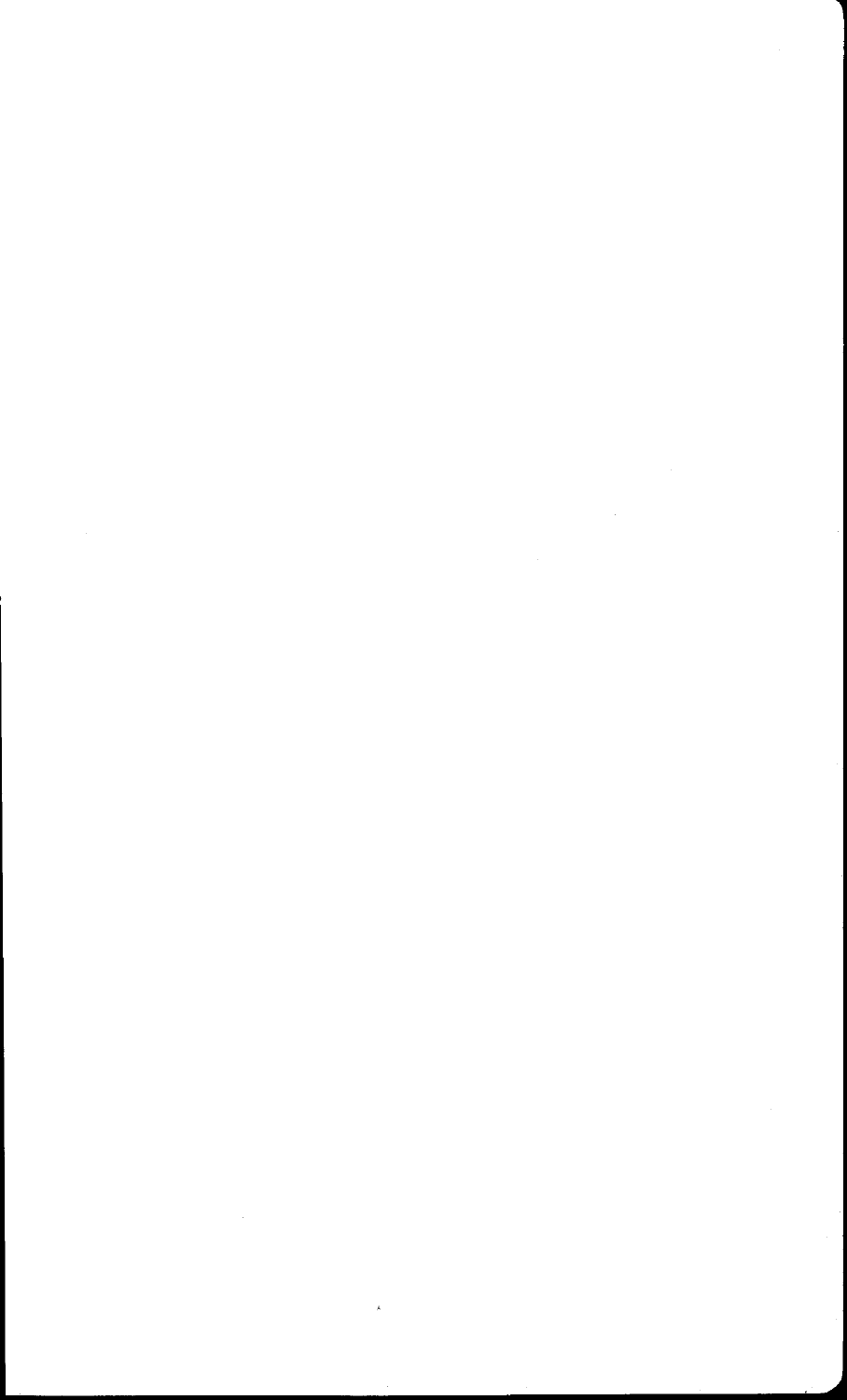# *Foreword to the Second Edition*

0Q.u6 hacer de aqui y cOmo? *(What to do from here and how?)*

Perhaps like me you are tired of suffering and talking about suffering, estás hasta el pescuezo de sufrimiento, de contar las lluvias de sangre pero no has Iluvias de flores *(up to your neck with suffering, of counting the rains of blood but not the rains of flowers).* Like me you may be tired of making a tragedy of our lives. A abandonar ese autocanibalismo: coraje, tristeza, miedo *(let's abandon this autocannibalism: rage, sadness, fear).* Basta de gritar contra el viento—toda palabra es ruido si no esta acompanada de acción *(enough of shouting against the wind—all words are noise if not accompanied with action).* Dejemos de hablar hasta que hagamos la palabra iuminosa y activa *(let's work not talk, let's say nothing until we've made the world luminous and active).* Basta de pasividad y de pasatiempo mientras esperamos al novio, a la novia, a la Diosa, o a la Revolución *(enough of passivity and passing time while waiting for the boy friend, the girl friend, the Goddess, or the Revolution*). No nos podemos quedar paradas con los brazos cruzados en medio del puente *(we can't afford to stop in the middle of the bridge with arms crossed).*

And yet to act is not enough. Many of us are learning to sit perfectly still, to sense the presence of the Soul and commune with Her. We are beginning to realize that we are not wholly at the mercy of circumstance, nor are our lives completely out of our hands. That if we posture as victims we *will* be victims, that hopelessness is suicide, that self-attacks stop us on our tracks. We are slowly moving past the resistance within, leaving behind the defeated images. We have come to realize that we are not alone in our struggles nor separate nor autonomous but that we—white black straight queer female male—are connected and interdependent. We are each accountable for what is happening down the street, south of the border or across the sea. And those of us who have more of anything: brains, physical strength, political power, spiritual energies, are learning to share them with those that don't have. We are learning to depend more and more on our own sources for survival, learning not to let the weight of this burden, the bridge, break our backs. Haven't we always borne jugs of water, children, poverty? Why not learn to bear baskets of hope, love, self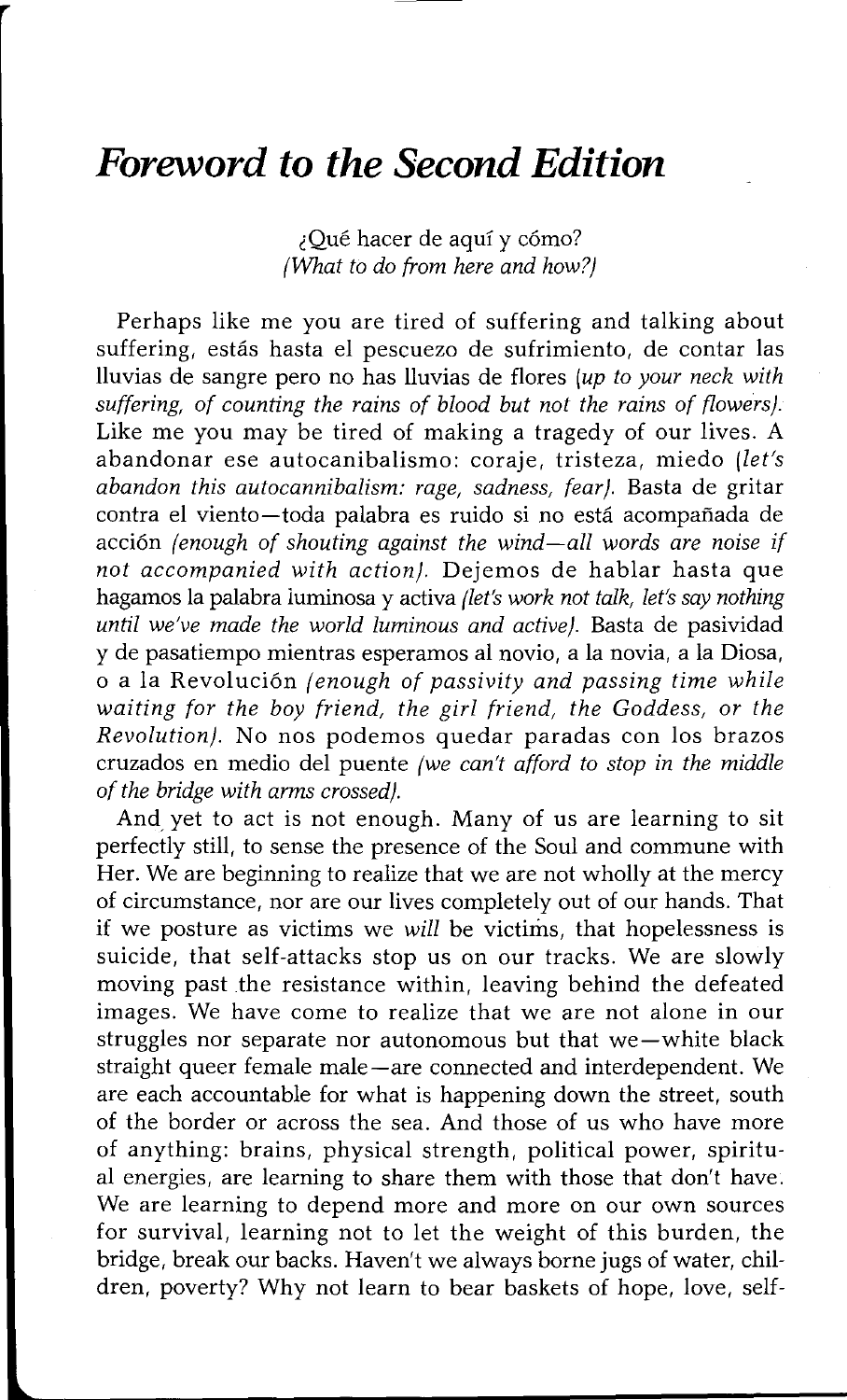nourishment and to step lightly?

With *This Bridge ...hemos* comenzado a salir de las sombras; hemos comenzado a reventar rutina y costumbres opresivas y a aventar los tabues; hemos comenzado a acarrear con orgullo la tarea de deshelar corazones y cambiar conciencias *(we have begun to come out of the shadows; we have begun to break with routines and oppressive customs and to discard taboos; we have commensed to carry with pride the task of thawing hearts and changing consciousness).* Mujeres, a no dejar que el peligro del viaje y la inmensidad del territorio nos asuste —a mirar hacia adelante y a abrir paso en el monte *(Women, let's not let the danger of the journey and the vastness of the territory scare us-let's look forward and open paths in these woods).* Caminante, no hay puentes, se hace puentes al andar *(Voyager, there are no bridges, one builds them as one walks).*

Contigo,

Gloria Anzaldúa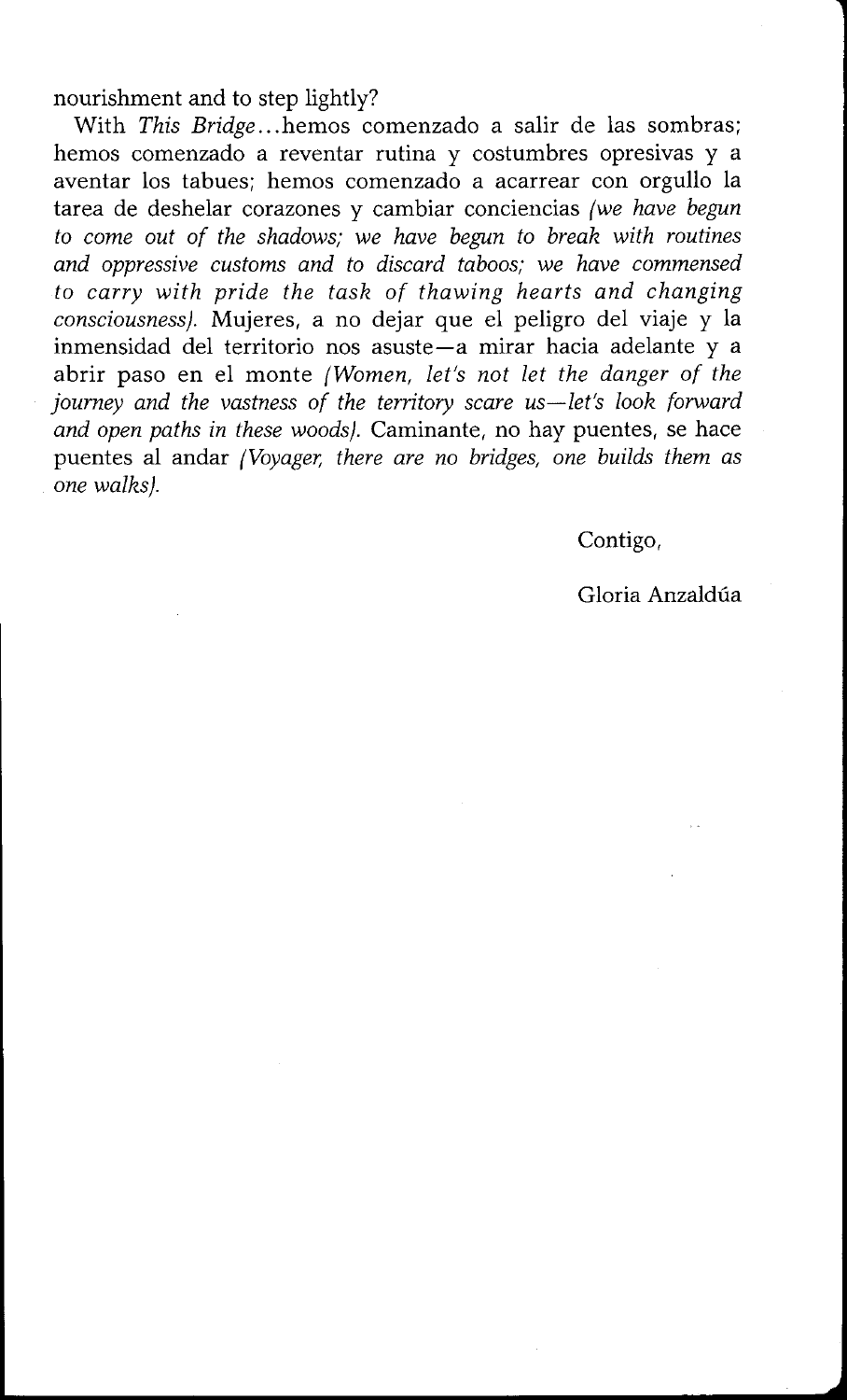# **Foreword**

How I cherish this collection of cables, esoesses, conjurations and fusile missles. Its motive force. Its gathering- us- in - ness. Its midwifery of mutually wise understandings. Its promise of autonomy and community. And its pledge of an abundant life for us all. On time. That is to say – overdue, given the times. ("Arrogance rising, moon in oppression, sun in destruction" – *Cameron.)*

Blackfoot amiga Nisei hermana Down Home Up Souf Sistuh sister El Barrio suburbia Korean The Bronx Lakota Menominee Cubana Chinese Puertoriqueña reservation Chicana campañera and letters testimonials poems interviews essays journal<br>entries sharing Sisters of the vam Sisters of the rice Sisters entries sharing Sisters of the yam Sisters of the rice Sisters of the corn Sisters of the plantain putting in telecalls to each other. And we're all on the line.

Now that we've begun to break the silence and begun to break through the diabolically erected barriers and can hear each other and see each other, we can sit down with trust and break bread together. Rise up and break our chains as well. For though the initial motive of several siter/riters here may have been to protest, complain or explain to white feminist would-be allies that there are other ties and visions that bind, prior allegiances and priorities that supercede their invitations to coalesce on their terms ("Assimilation within a solely westerneuropean herstory is not acceptable" – *Lorde),* the process of examining that would-be alliance awakens us to new tasks ("We have a lot more to concentrate on beside the pathology of white wimmin" – davenport)

| and a new connection:         | US  |
|-------------------------------|-----|
| a new set of recognitions:    | US  |
| a new site of accountability: | US. |
| a new source of power:        | US. |

And the possibilities intuited here or alluded to there or called forth in various pieces in flat out talking in tongues – the possibility of several million women refuting the numbers game inherent in "minority," the possibility of denouncing the insulated/orchestrated conflict game of divide and conquer – through the fashioning of potent networks of all the daughters of the ancient mother cultures is awesome, mighty, a glorious life work. This Bridge lays down the planks to cross over on to a new place where stooped labor cramped quartered down pressed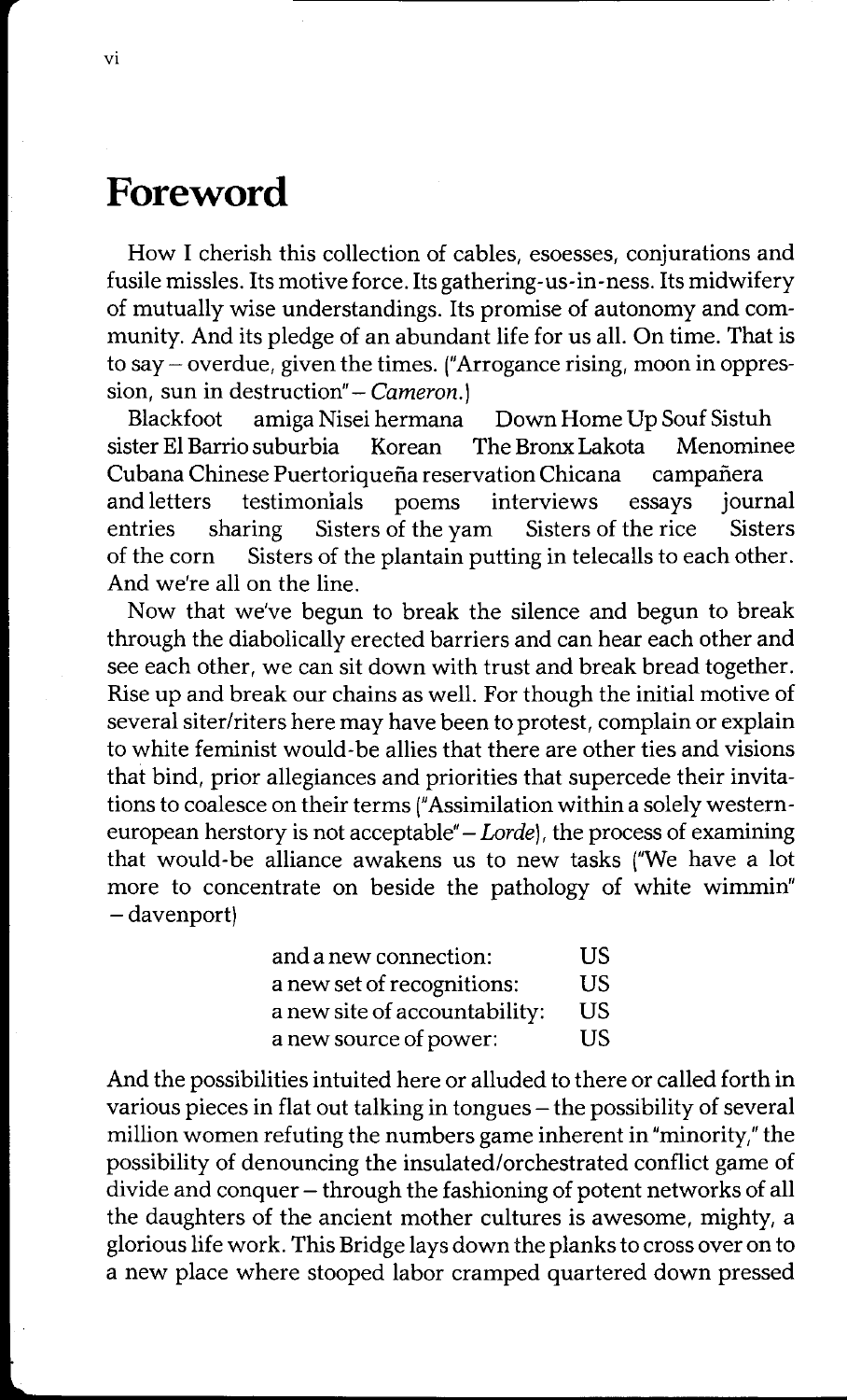and caged up combatants can straighten the spine and expand the lungs and make the vision manifest  $\lim_{n \to \infty}$  areal, my friends. The failure to realize it is the only unreality." – Street Preacher in *The Salt Eaters).*

This Bridge documents particular rites of passage. Coming of age and coming to terms with community – race, group, class, gender, self – its expectations, supports, and lessons. And coming to grips with its perversions – racism, prejudice, elitism, misogyny, homophobia, and murder. And coming to terms with the incorporation of disease, struggling to overthrow the internal colonial/pro-racist loyalties – color/ hue/hair caste within the household, power perversities engaged in under the guise of "personal relationships," accommodation to and collaboration with self-ambush and amnesia and murder. And coming to grips with those false awakenings too that give use ease as we substitute a militant mouth for a radical politic, delaying our true coming of age as committed, competent, principled combatants.

There is more than a hint in these pages that too many of us still equate tone with substance, a hot eye with clear vision, and congratulate ourselves for our political maturity. For of course it takes more than pique to unite our wrath ("the capacity of heat to change the shape of things" – *Moraga)* and to wrest power from those who have it and abuse it, to reclaim our ancient powers lying dormant with neglect ("i wanna ask billie to teach us how to use our voices like she used hers on that old 78 record" – *gossett),* and create new powers in arenas where they never before existed. And of course it takes more than the self-disclosure and the bold glimpse of each others' life documents to make the grand resolve to fearlessly work toward potent meshings. Takes more than a rinsed lens to face unblinkingly the particular twists of the divide and conquer tactics of this moment: the practice of withdrawing small business loans from the Puerto Rican grocer in favor of the South Korean wig shop, of stripping from Black students the Martin Luther King scholarship fund fought for and delivering those funds up to South Vietnamese or white Cubans or any other group the government has made a commitment to in its greedy grab for empire. We have got to know each other better and teach each other our ways, our views, if we're to remove the scales ("seeing radical differences where they don't exist and not seeing them when they are critical" – *Quintanales)* and get the work done.

This Bridge can get us there. Can coax us into the habit of listening to each other and learning each other's ways of seeing and being. Of hearing each other as we heard each other in Pat Lee's *Fresh tones,* as we heard each other in Pat Jones and Faye Chiang, et. al .'s *Ordinary*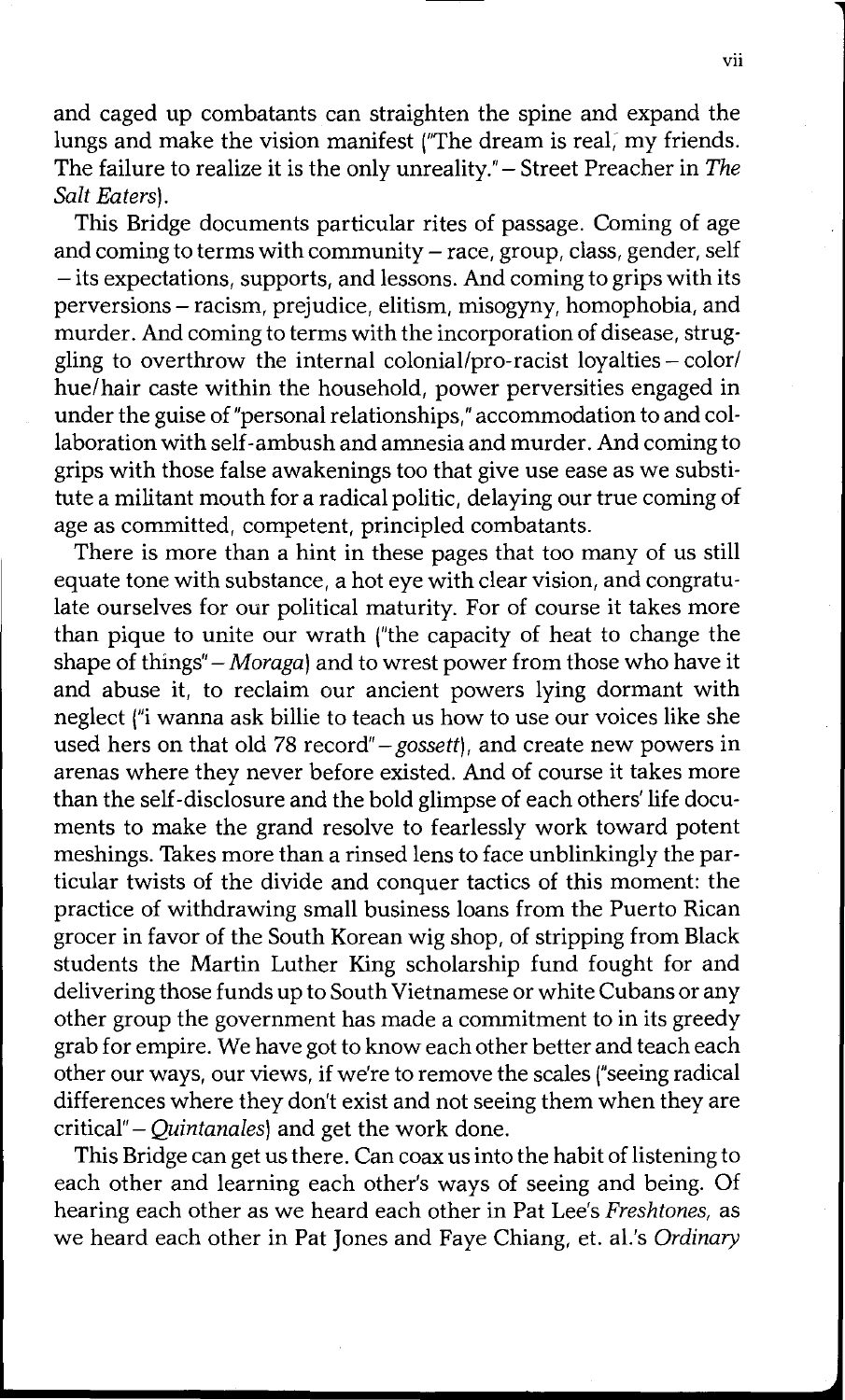*Women,* as we heard each other in Fran Beale's *Third World Women's Alliance* newspaper. As we heard each other over the years in snatched time moments in hallways and conference corridors, caucusing between sets. As we heard each other in those split second interfacings of yours and mine and hers student union meetings. As we heard each other in that rainbow attempt under the auspices of IFCO years ago. And way before that when Chinese, Mexican, and African women in this country saluted each other's attempts to form protective leagues. And before that when New Orleans African women and Yamassee and Yamacrow women went into the swamps to meet with Filipino wives of "draftees" and "defectors" during the so called French and Indian War. And when members of the maroon communities and women of the long lodge held council together while the Seminole Wars raged. And way way before that, before the breaking of the land mass when we mothers of the yam, of the rice, of the maize, of the plantain sat together in a circle, staring into the camp fire, the answers in our laps, knowing how to focus...

Quite frankly, This Bridge needs no Foreword. It is the Afterward that'll count. The coalitions of women determined to be a danger to our enemies, as June Jordan would put it. The will to be dangerous ("ask billie so we can learn how to have those bigtime bigdaddies jumping outta windows and otherwise offing theyselves in droves" – *gossett).* And the contracts we creative combatants will make to mutually care and cure each other into wholesomeness. And the blueprints we will draw up of the new order we will make manifest. And the personal unction we will discover in the mirror, in the dreams, or on the path across This Bridge. The work: To make revolution irresistible.

Blessings,

Toni Cade Bambara

Novelist Bambara and interviewer Kalamu Ya Salaam were discussing a call she made in *The Salt Eaters* through The Seven Sisters, a multicultural, multi-media arts troupe, a call to unite our wrath, our vision, our powers.<br>Kalamu:

Do you think that fiction is the most effective way to do this?

Toni: No. The most effective way to do it, is *to do it!\**

\*"In Search of the Mother Tongue: An Interview with Toni Cade Bambara" *(First World Journal,* Fall, 1980).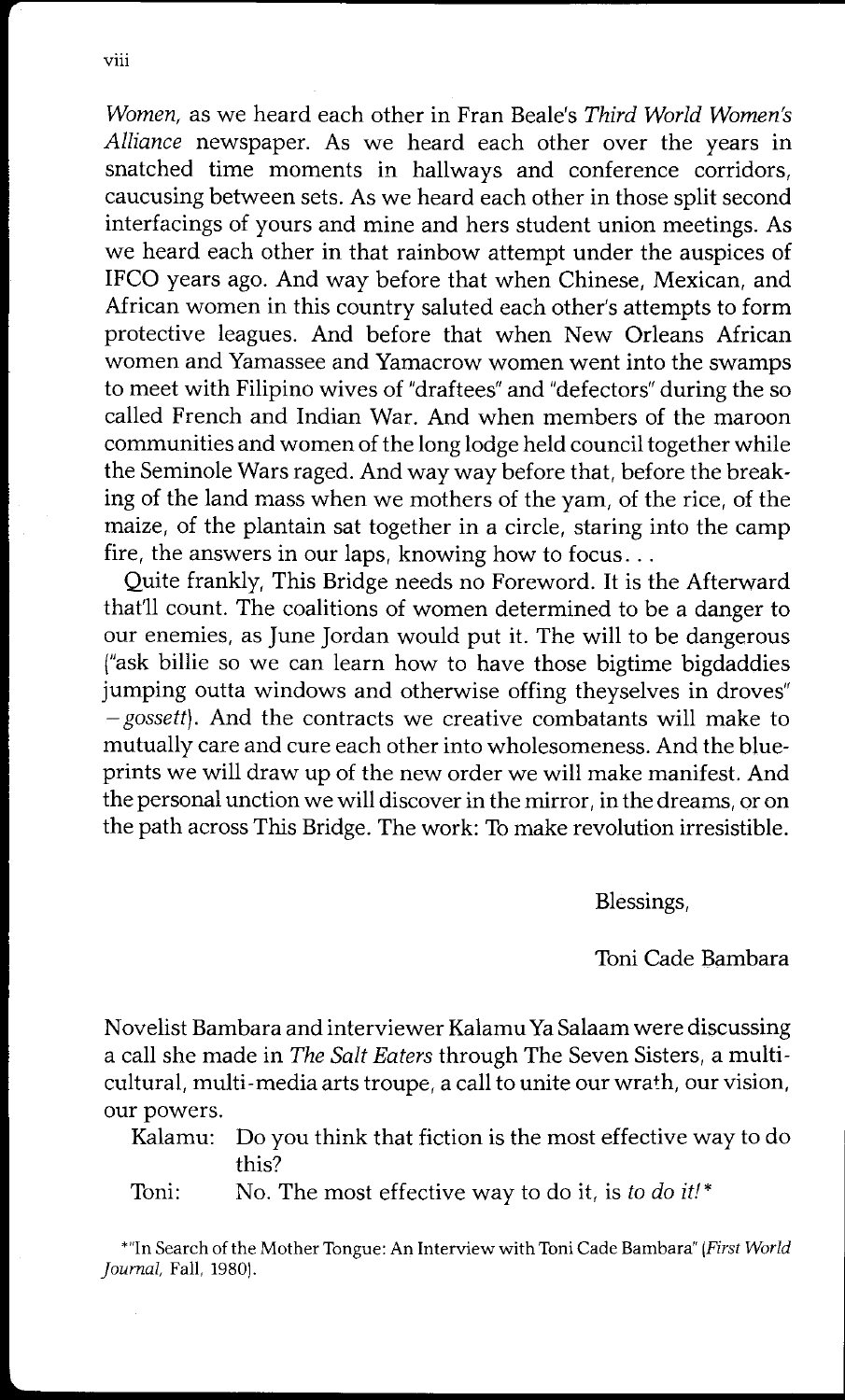# **Contents**

| Foreword                                                                                           | vi    |
|----------------------------------------------------------------------------------------------------|-------|
| Toni Cade Bambara                                                                                  |       |
| Preface                                                                                            | xiii  |
| Cherríe Moraga                                                                                     |       |
| The Bridge Poem                                                                                    | xxi   |
| Donna Kate Rushin                                                                                  |       |
| Introduction                                                                                       | xxiii |
| Cherríe Moraga and Gloria Anzaldúa                                                                 |       |
| <b>Children Passing in the Streets</b><br>The Roots of Our Radicalism                              |       |
| When I Was Growing Up<br>Nellie Wong                                                               | 7     |
| on not bein                                                                                        | 9     |
| mary hope lee                                                                                      |       |
| For the Color of My Mother<br>Cherríe Moraga                                                       | 12    |
| I Am What I Am                                                                                     | 14    |
| Rosario Morales                                                                                    |       |
| Dreams of Violence<br>Naomi Littlebear                                                             | 16    |
| He Saw                                                                                             | 18    |
| Chrystos                                                                                           |       |
| <b>Entering the Lives of Others</b><br>Theory in the Flesh                                         |       |
| Wonder Woman                                                                                       | 25    |
| Genny Lim                                                                                          |       |
| La Güera<br>Cherríe Moraga                                                                         | 27    |
| Invisibility is an Unnatural Disaster:<br>Reflections of an Asian American Woman<br>Mitsuye Yamada | 35    |
| It's In My Blood, My Face -<br>My Mother's Voice, The Way I Sweat<br>Anita Valerio                 | 41    |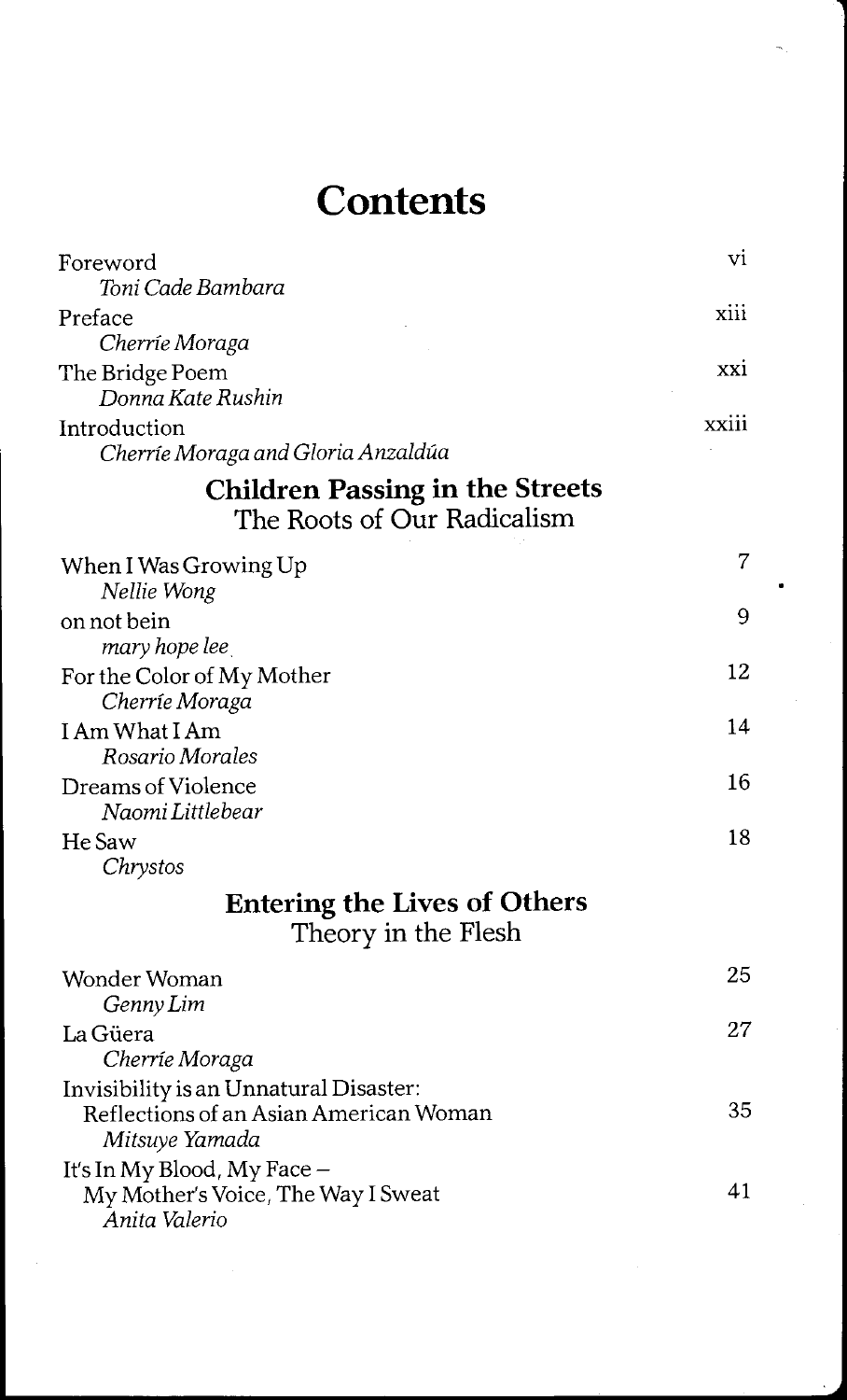| "Gee, You Don't Seem Like An Indian  |    |
|--------------------------------------|----|
| From the Reservation"                | 46 |
| Barbara Cameron                      |    |
| " And Even Fidel Can't Change That!" | 53 |
| Aurora Levins Morales                |    |
| I Walk in the History of My People   | 57 |
| Chrystos                             |    |

# And When You Leave, Take Your Pictures With You<br>Racism in the Women's Movement

| Retween the Lines                                                                     |    |
|---------------------------------------------------------------------------------------|----|
| The Master's Tools Will Never Dismantle<br>the Master's House<br>Audre Lorde          | 98 |
| An Open Letter to Mary Daly<br>Audre Lorde                                            | 94 |
| We're All in the Same Boat<br>Rosario Morales                                         | 91 |
| The Pathology of Racism: A Conversation<br>with Third World Wimmin<br>doris davenport | 85 |
| "-But I Know You, American Woman"<br>Judit Moschkovich                                | 79 |
| Millicent Fredericks<br>Gabrielle Daniels                                             | 76 |
| Asian Pacific American Women and Feminism<br>Mitsuye Yamada                           | 71 |
| I Don't Understand Those Who Have Turned Away From Me<br>Chrystos                     | 68 |
| Beyond the Cliffs of Abiquiu<br>Jo Carrillo                                           | 65 |
| And When You Leave, Take Your Pictures With You<br>Jo Carrillo                        | 63 |
|                                                                                       |    |

## On Culture, Class, and Homophobia

| The Other Heritage<br>Rosario Morales                                                       | 107 |
|---------------------------------------------------------------------------------------------|-----|
| billie lives! billie lives!<br>hattie gossett                                               | 109 |
| Across the Kitchen Table:<br>A Sister-to-Sister Dialogue<br>Barbara Smith and Beverly Smith | 113 |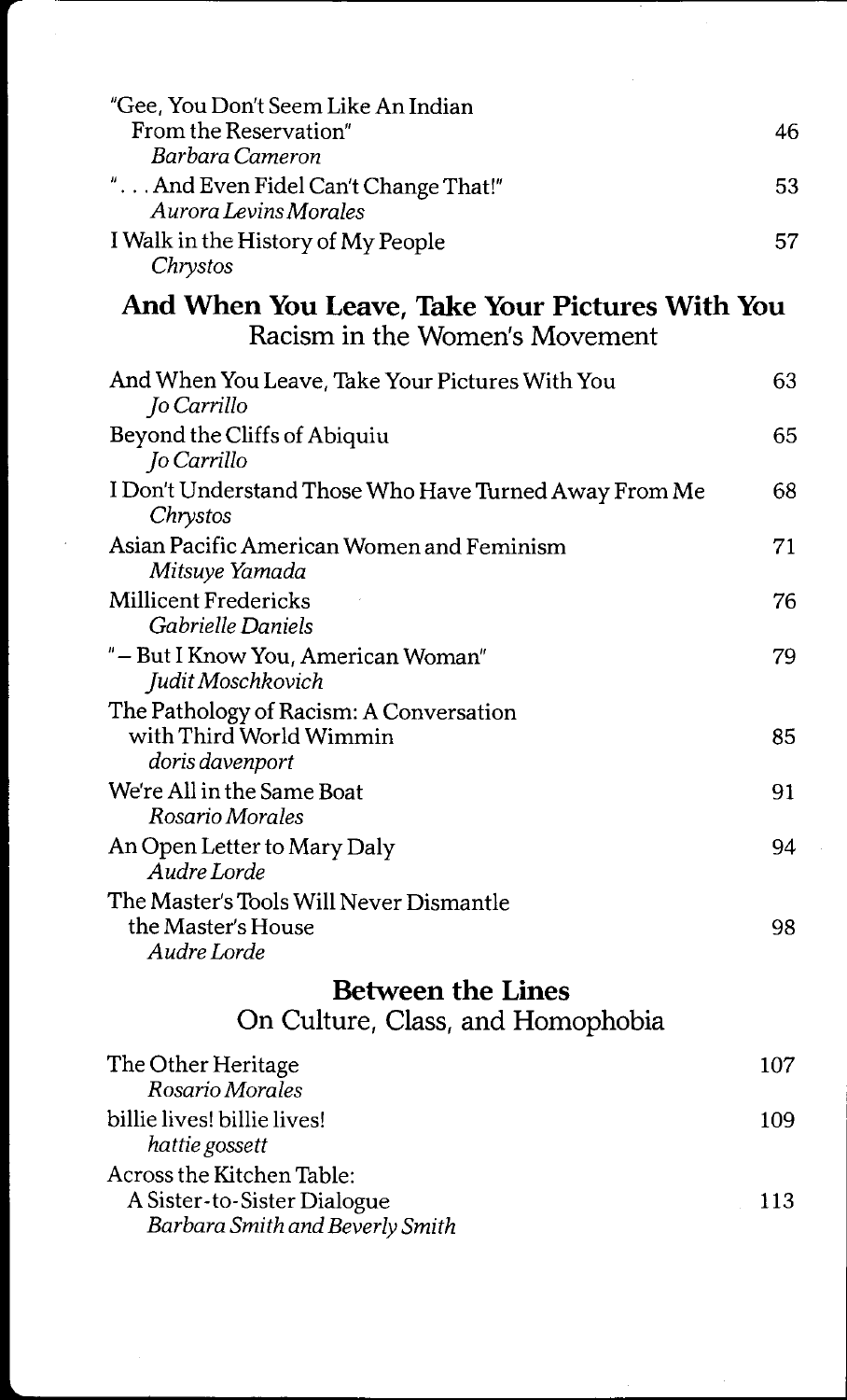| Lesbianism: An Act of Resistance<br>Cheryl Clarke                                                                                  | 128 |
|------------------------------------------------------------------------------------------------------------------------------------|-----|
| Lowriding Through the Women's Movement<br>Barbara Noda                                                                             | 138 |
| Letter to Ma<br>Merle Woo                                                                                                          | 140 |
| I Come With No Illusions<br>Mirtha Quintanales                                                                                     | 148 |
| I Paid Very Hard for My Immigrant Ignorance<br>Mirtha Quintanales                                                                  | 150 |
| Earth-Lover, Survivor, Musician<br>Naomi Littlebear                                                                                | 157 |
| <b>Speaking in Tongues</b><br>The Third World Woman Writer                                                                         |     |
| Speaking in Tongues: A Letter<br>To Third World Women Writers<br>Gloria Anzaldúa                                                   | 165 |
| who told you anybody wants to hear from you?<br>you ain't nothing but a black woman!<br>hattie gossett                             | 175 |
| In Search of the Self as Hero:<br>Confetti of Voices on New Year's Night<br>Nellie Wong                                            | 177 |
| Chicana's Feminist Literature: A Re-vision<br>Through Malintzin/or Malintzin:<br>Putting Flesh Back on the Object<br>Norma Alarcón | 182 |
| Ceremony for Completing a Poetry Reading<br>Chrystos                                                                               | 191 |
| El Mundo Zurdo<br>The Vision                                                                                                       |     |
| Give Me Back<br>Chrystos                                                                                                           | 197 |
| La Prieta<br>Gloria Anzaldúa                                                                                                       | 198 |
| A Black Feminist Statement<br>Combahee River Collective                                                                            | 210 |
| The Welder<br>Cherríe Moraga                                                                                                       | 219 |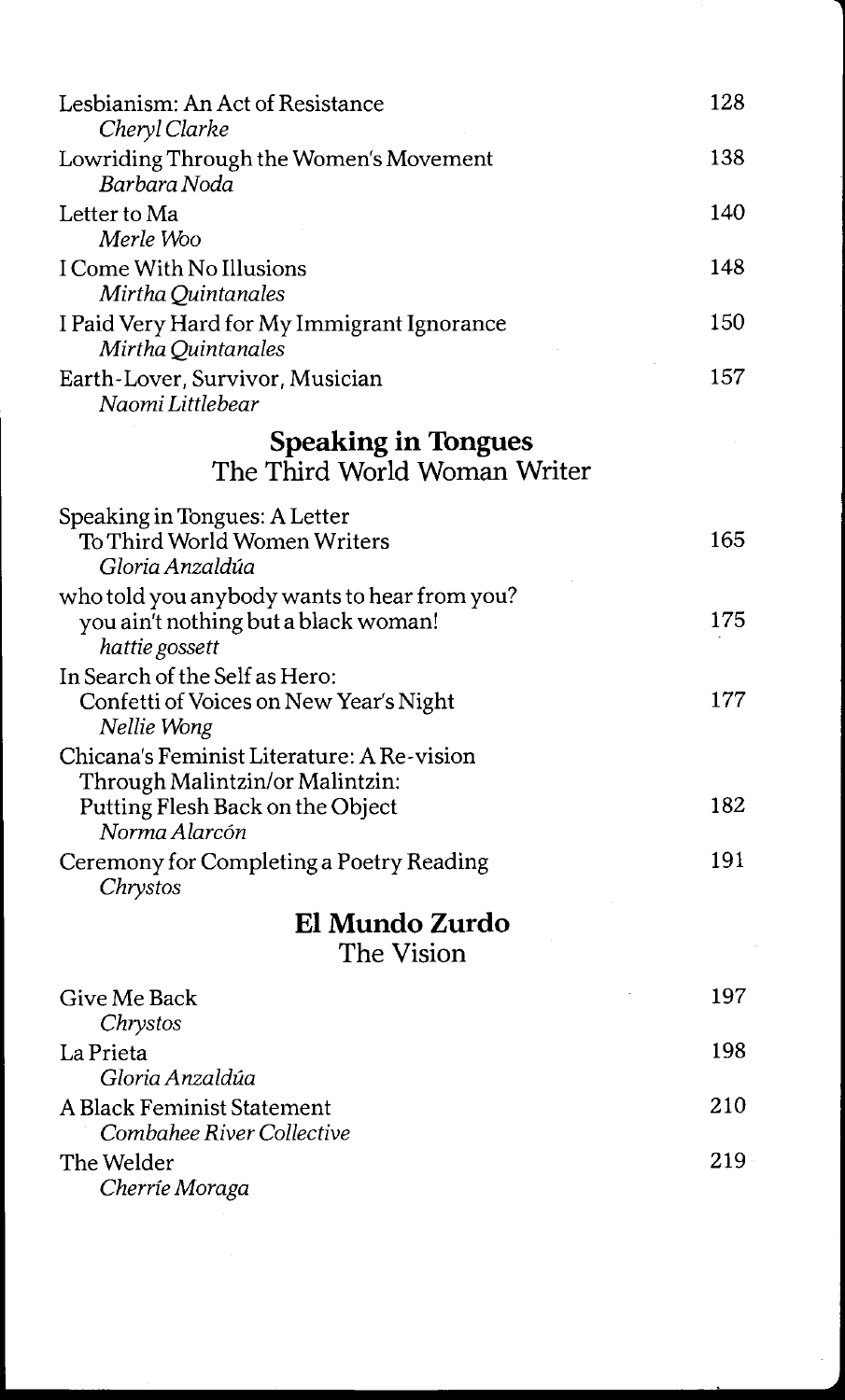#### ----

| O.K. Momma, Who the Hell Am I?:<br>An Interview with Luisah Teish<br>Gloria Anzaldúa                   | 221 |
|--------------------------------------------------------------------------------------------------------|-----|
| <b>Brownness</b><br>Andrea Canaan                                                                      | 232 |
| Revolution: It's Not Neat or Pretty or Quick<br>Pat Parker                                             | 238 |
| No Rock Scorns Me as Whore<br>Chrystos                                                                 | 243 |
| Biographies of the Contributors                                                                        | 246 |
| Third World Women in the United States –<br>By and About Us: A Selected Bibliography<br>Cherríe Moraga | 251 |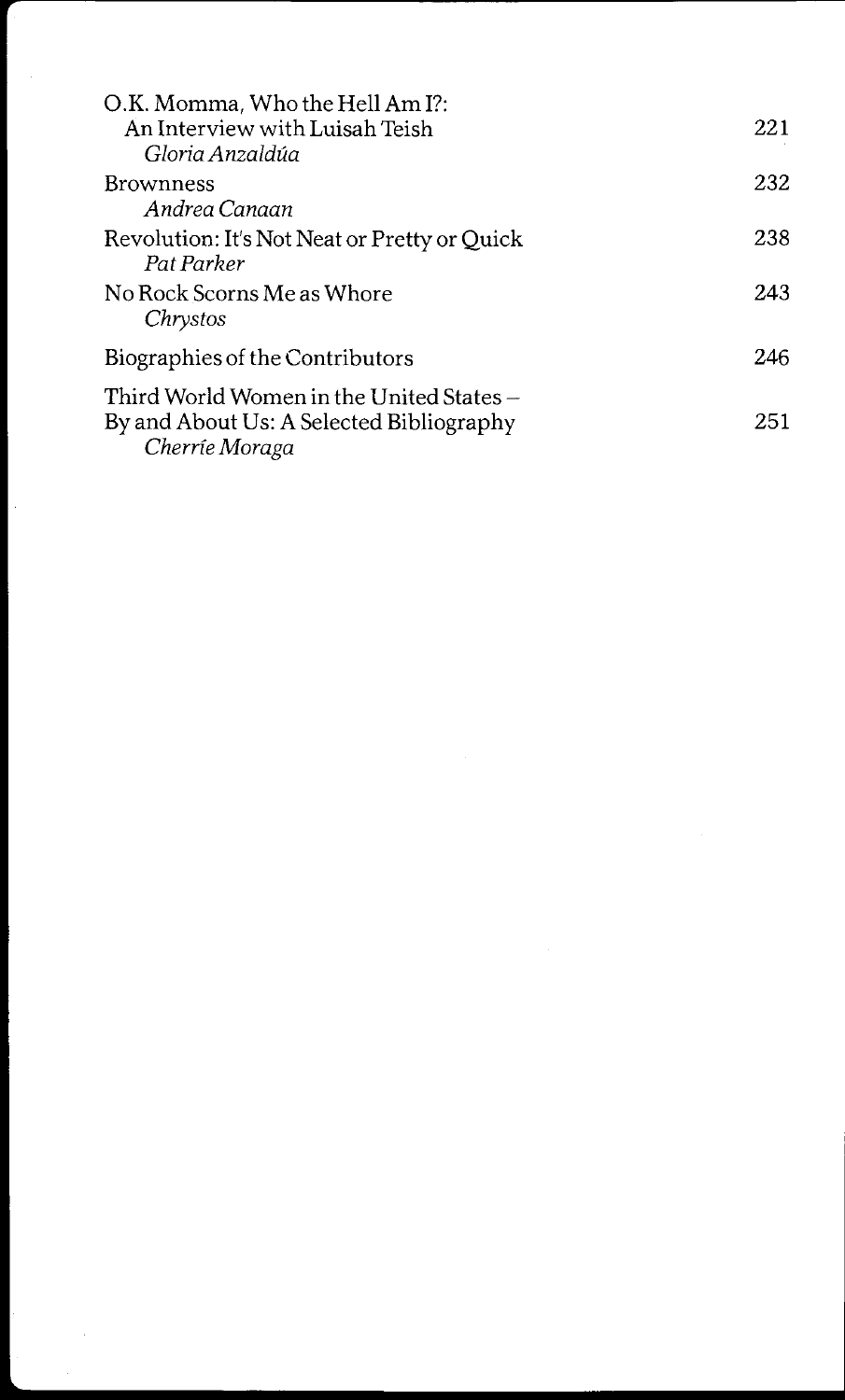# **Preface**

Change does not occur in a vacuum. In this preface I have tried to recreate for you my own journey of struggle, growing consciousness, and subsequent politicization and vision as a woman of color. I want to reflect in actual terms how this anthology and the women in it and around it have personally transformed my life, sometimes rather painfully but always with richness and meaning.

### **I Transfer and Go Underground**

*(Boston, Massachusetts —July 20, 1980)*

It is probably crucial to describe here the way this book is coming together, the journey it is taking me on. The book still not completed and I have traveled East to find it a publisher. Such an anthology is in high demands these days. A book by radical women of color. The Left needs it, with its shaky and shabby record of commitment to women, period. Oh, yes, it can claim its attention to "color" issues, embodied in the male. Sexism is acceptable to the white left publishing house, particularly if spouted through the mouth of a Black man.

The feminist movement needs the book, too. But for different reasons. Do I dare speak of the boredom setting in among the white sector of the feminist movement? What was once a cutting edge, growing dull in the too easy solution to our problems of hunger of soul and stomach. The lesbian separatist utopia? No thank you, sisters. I can't prepare myself a revolutionary packet that makes no sense when I leave the white suburbs of Watertown, Massachusetts and take the T-line to Black Roxbury.

Take Boston alone, I think to myself and the feminism my so-called sisters have constructed does nothing to help me make the trip from one end of town to another. Leaving Watertown, I board a bus and ride it quietly in my light flesh to Harvard Square, protected by the gold highlights my hair dares to take on, like an insult, in this miserable heat.

#### *I transfer and go underground.*

Julie told me the other day how they stopped her for walking through the suburbs. Can't tell if she's a man or a woman, only know that it's Black moving through that part of town. They wouldn't spot her here, moving underground.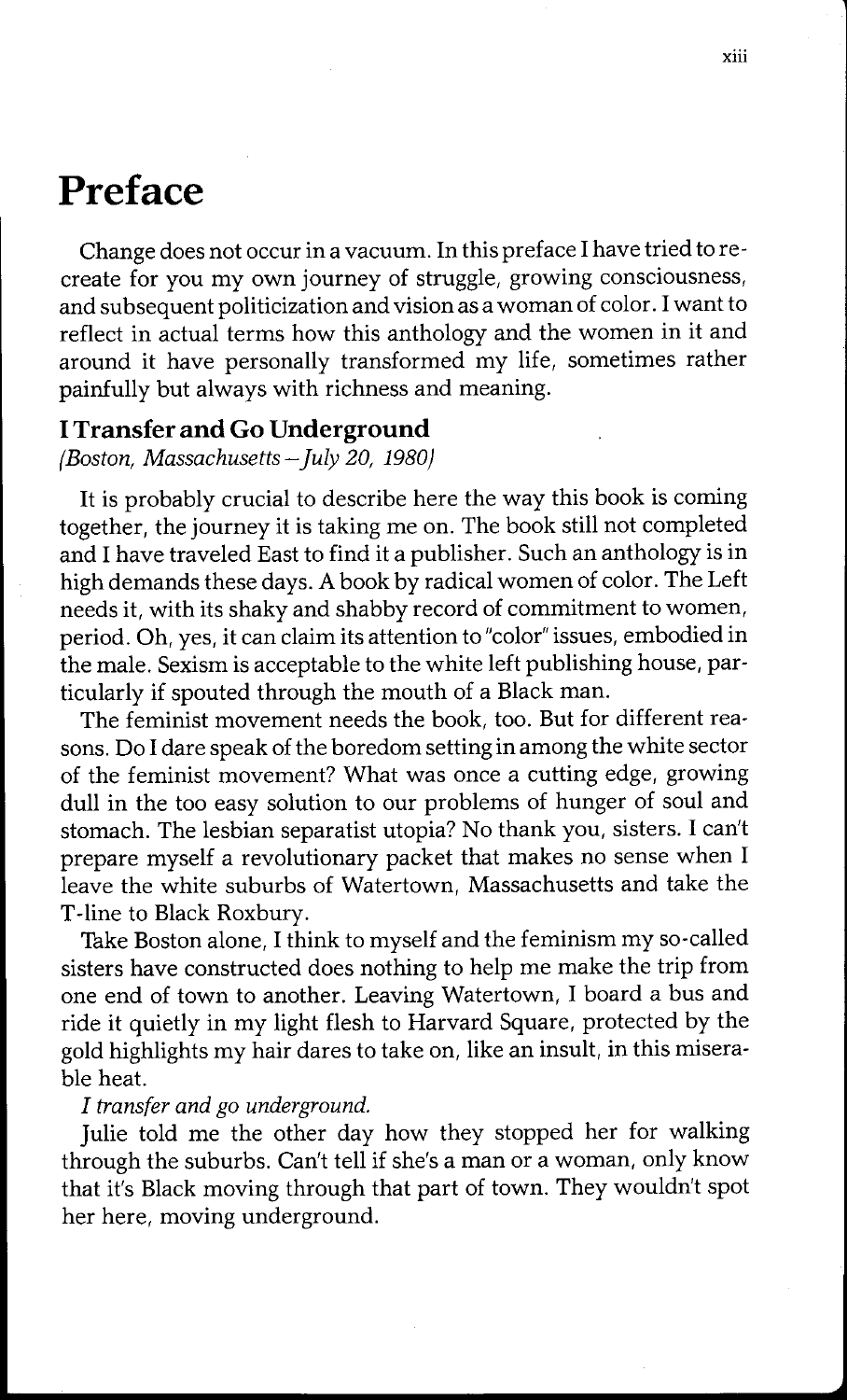The train is abruptly stopped. A white man in jeans and tee shirt breaks into the car I'm in, throws a Black kid up against the door, handcuffs him and carries him away. The train moves on. The day before, a 14-year-old Black boy was shot in the head by a white cop. And, the summer is getting hotter.

I hear there are some women in this town plotting a *lesbian* revolution. What does this mean about the boy shot in the head is what I want to know. I am a lesbian. I want a movement that helps me make some sense of the trip from Watertown to Roxbury, from white to Black. I love women the entire way, beyond a doubt.

Arriving in Roxbury, arriving at Barbara's\*.. . . By the end of the evening of our first visit together, Barbara comes into the front room where she has made a bed for me. She kisses me. Then grabbing my shoulders she says, very solid-like, "we're sisters." I nod, put myself into bed, and roll around with this word, *sisters,* for two hours before sleep takes on. I earned this with Barbara. It is not a given between us – Chicana and Black – to come to see each other as sisters. This is not a given. I keep wanting to repeat over and over and over again, the pain and shock of difference, the joy of commonness, the exhilaration of meeting through incredible odds against it.

But the passage is *through,* not over, not by, not around, but through. This book, as long as I see it for myself as a passage through, I hope will function for others, colored\*\* or white, in the same way. How do we develop a movement that can live with the fact of the loves and lives of these women in this book?

I would grow despairing if I believed, as Rosario Morales refutes, we were unilaterally defined by color and class. Lesbianism is then a hoax, a fraud. I have no business with it. Lesbianism is supposed to be about connection.

What drew me to politics was my love of women, the agony I felt in observing the straight-jackets of poverty and repression I saw people in my own family in. But the deepest political tragedy I have experienced is how with such grace, such blind faith, this commitment to women in the feminist movement grew to be exclusive and reactionary. *I call my white sisters on this.*

I have had enough of this. And, I am involved in this book because more than anything else I need to feel enlivened again in a movement

\* I want to acknowledge and thank Barbara Smith for her support as a sister, her insights as a political activist and visionary, and especially for her way with words in helping me pull this together.

\* \*Throughout the text, the word "colored" will be used by the editors in referring to all Third World peoples and people of color unless otherwise specified.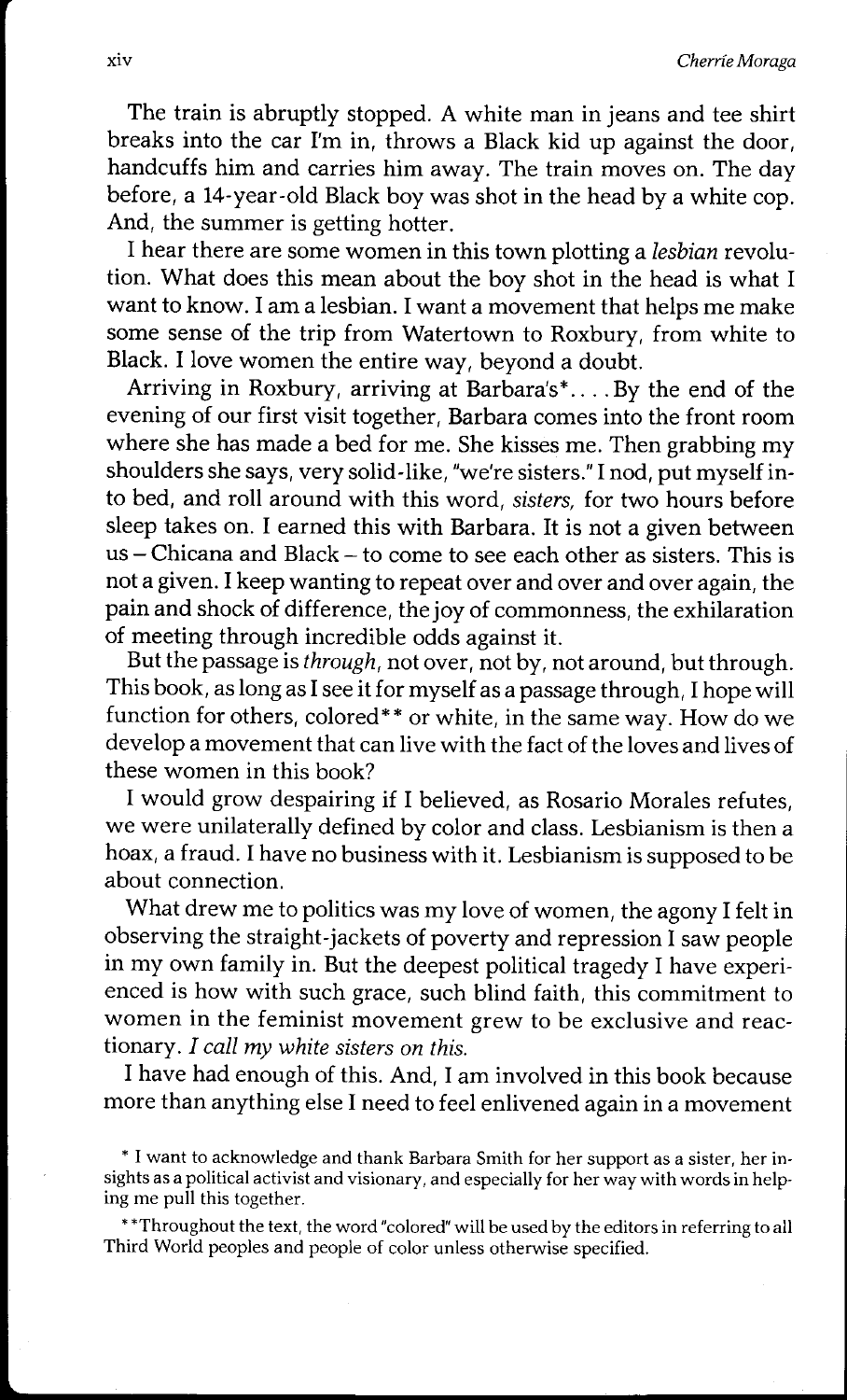that can, as my friend Amber Hollibaugh states, finally ask the right questions and admit to not having all the answers.

### **A Bridge Gets Walked Over**

*(Boston, Massachusetts –July 25, 1980)*

I am ready to go home now. I am ready. Very tired. Couldn't sleep all night. Missing home. There is a deep fatigue in my body this morning. I feel used up. Adrienne asks me if I can write of what has happened with me while here in Boston. She asks me if I *can,* not *would.* I say, yes, I think so. And now I doubt it. The pain of racism, classism. Such overused and trivialized words. The pain of it all. I do not feel people of color are the only ones hurt by racism.

Another meeting. Again walking into a room filled with white women, a splattering of women of color around the room. The issue on the table, Racism. The dread and terror in the room lay like a thick immovable paste above all our shoulders, white and colored, alike. We, Third World women in the room, thinking back to square one, again.

*How can we – this time – not use our bodies to be thrown over a river of tormented history to bridge the gap?* Barbara says last night: "A bridge gets walked over." Yes, over and over and over again.

I watch the white women shrink before my eyes, losing their fluidity of argument, of confidence, pause awkwardly at the word, "race", the word, "color." The pauses keeping the voices breathless, the bodies taut, erect – unable to breathe deeply, to laugh, to moan in despair, to cry in regret. I cannot continue to use my body to be walked over to make a connection. Feeling every joint in my body tense this morning, used.

What the hell am I getting myself into? Gloria's voice has recurred to me throughout this trip. A year and a half ago, she warned and encouraged: "This book will change your life, Cherrie. It will change both our lives." And it has. Gloria, I wish you were here.

A few days ago, an old friend said to me how when she first met me, I seemed so white to her. I said in honesty, I used to feel more white. You know, I really did. But at the meeting last night, dealing with white women here on this trip, I have felt so very dark: dark with anger, with silence, with the feeling of being walked over.

I wrote in my journal: "My growing consciousness as a woman of color is surely seeming to transform my experience. How could it be that the more I feel with other women of color, the more I feel myself Chicana, the more susceptible I am to racist attack!"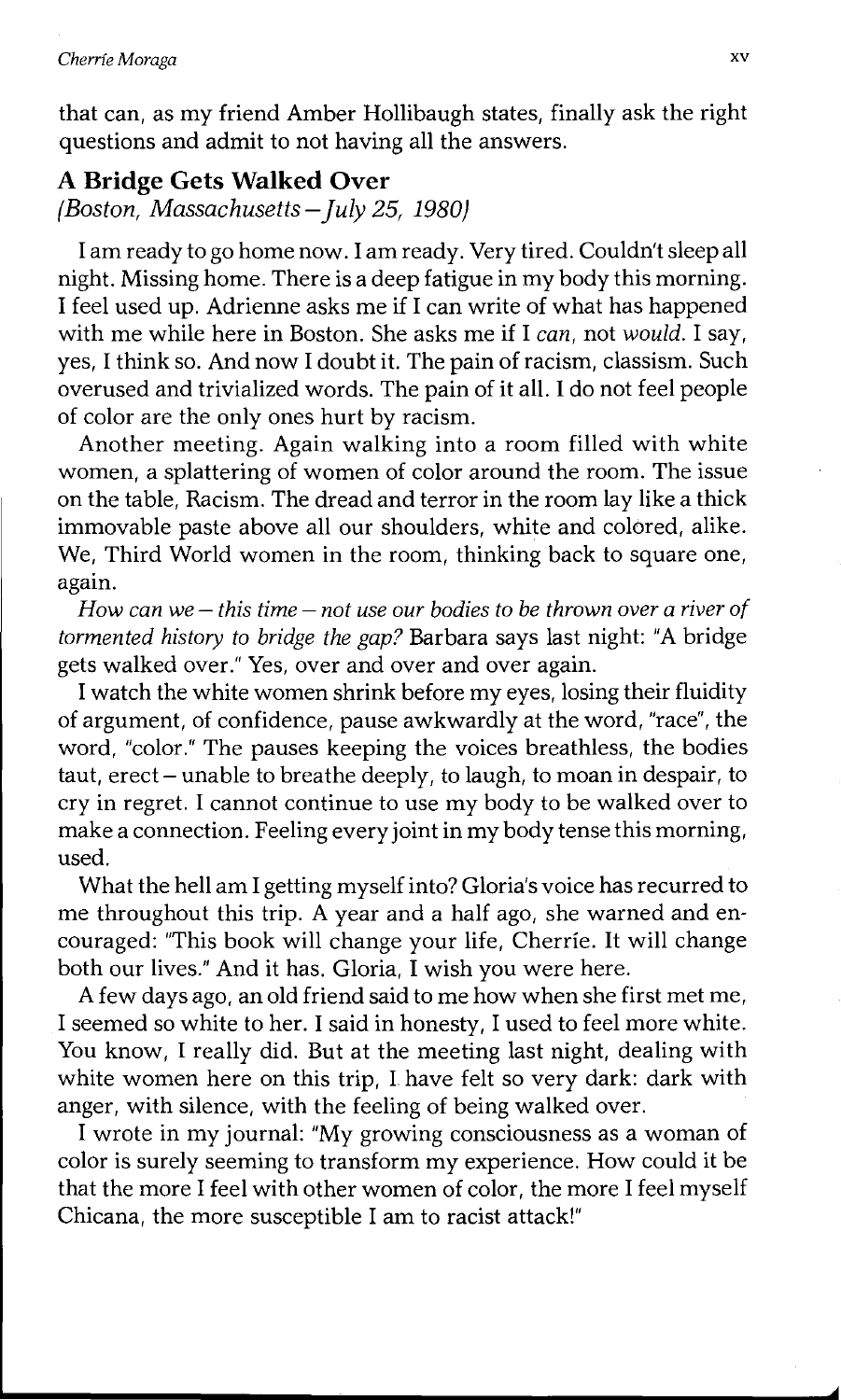### **A Place of Breakthrough: Coming Home** *(San Francisco, California— September 20, 1980)*

When Audre Lorde, speaking of racism, states: " I urge each one of us to reach down into that deep place of knowledge inside herself and touch that terror and loathing of any difference that lives there."\* I am driven to do so because of the passion for women that lives in my body. I know now that the major obstacle for me, personally, in completing this book has occurred when I stopped writing it for myself, when I looked away from my own source of knowledge.

Audre is right. It is also the source of terror  $-$  how deeply separation between women hurts me. How discovering difference, profound differences between myself and women I love has sometimes rendered me helpless and immobilized.

I think of my sister here. How I still haven't gotten over the shock that she would marry this white man, rather than enter onto the journey I knew I was taking. (This is the model we have from my mother, nurturing/waiting on my father and brother all the days of her life. Always how if a man walked into the room, he was paid attention to [indulged] in a particular Latin-woman-to-man way.) For years, and to this day, I am still recovering from the disappointment that this girl/this sister who had been with me everyday of my life growing up — who slept, ate, talked, cried, worked, fought with me — was suddenly lost to me through this man and marriage. I still struggle with believing I have a right to my feelings, that it is not "immature" or "queer" to refuse such separations, to still mourn over this early abandonment, "this homesickness for a woman."\*\* So few people really understand how deep the bond between sisters can run. I was raised to rely on my sister, to believe sisters could be counted on "to go the long hard way with you."

Sometimes for me "that deep place of knowledge" Audre refers to seems like an endless reservoir of pain, where I must continually unravel the damage done to me. It is a calculated system of damage, intended to ensure our separation from other women, but particularly those we learned to see as most different from ourselves and therefore, most fearful. The women whose pain we do not want to see as our own. Call it racism, class oppression, men, or dyke-baiting, the system thrives.

\*From "The Master's Tools Will Never Dismantle The Master's House" (from the text).

\*\*Adrienne Rich "Trancendental Etude," *The Dream of a* Common *Language* (New York: Norton, 1978), p. 75.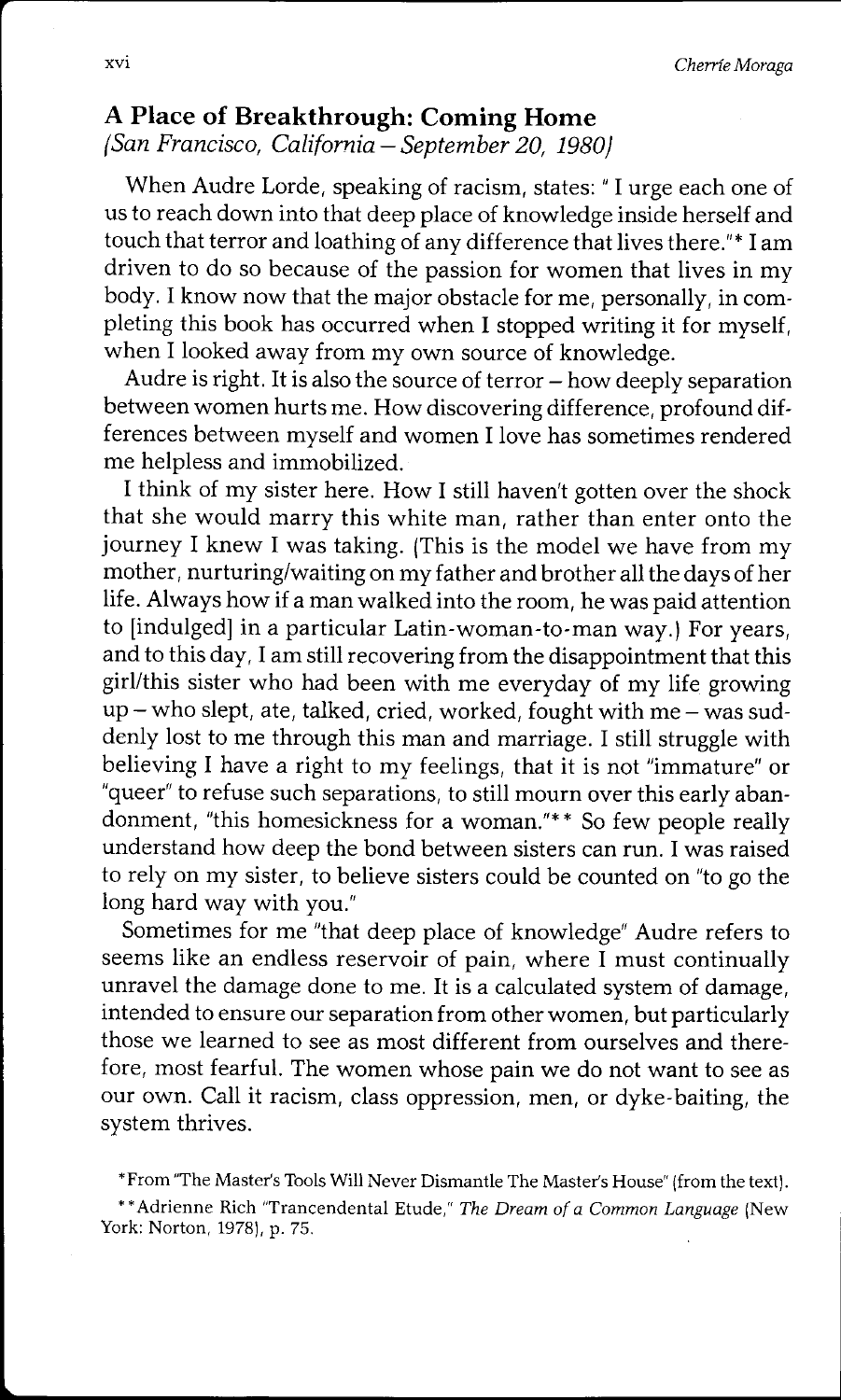I mourn the friends and lovers I have lost to this damage. I mourn the women whom I have betrayed with my own ignorance, my own fear.

The year has been one of such deep damage. I have felt between my hands the failure to bring a love I believed in back to life. Yes, the failure between lovers, sisters, mother and daughter — the betrayal. How have we turned our backs on each other – the bridge collapsing — whether it be for public power, personal gain, private validation, or more closely, to save face, to save our children, to save our skins.

"See whose face it wears,"\* Audre says. And I know I must open my eyes and mouth and hands to name the color and texture of my fear.

I had nearly forgotten why I was so driven to work on this anthology. I had nearly forgotten that I wanted/needed to deal with racism because I couldn't stand being separated from other women. Because I took my lesbianism that seriously. I first felt this the most acutely with Black women — Black dykes — who I felt ignored me, wrote me off because I looked white. And yet, the truth was that I didn't know Black women intimately (Barbara says "it's about who you can sit down to a meal with, who you can cry with, whose face you can touch"). I had such strong "colored hunches" about our potential connection, but was basically removed from the lives of most Black women. The ignorance. The painful, painful ignorance.

I had even ignored my own bloodline connection with Chicanas and other Latinas. Maybe it was too close to look at, too close to home. Months ago in a journal entry I wrote: "I am afraid to get near to how deeply I want the love of other Latin women in my life." In a real visceral way I hadn't felt the absence (only assumed the fibers of alienation I so often felt with anglo women as normative). Then for the first time, speaking on a panel about racism here in San Francisco, I could physically touch what I had been missing. There in the front row, nodding encouragement and identification, sat five Latina sisters. Count them! Five avowed Latina Feminists: Gloria, Jo, Aurora, Chabela y Mirtha. For once in my life every part of me was allowed to be visible and spoken for in one room at one time.

After the forum, the six of us walk down Valencia Street singing songs in Spanish. We buy burritos y cerveza from "La Cumbre" and talk our heads off into the night, crying from the impact of such a reunion.

*Si, son mis comadres.* Something my mother had with her women friends and sisters. Coming home. For once, I didn't have to choose

\* From "The Master's Tools Will Never Dismantle The Master's House" (from the text).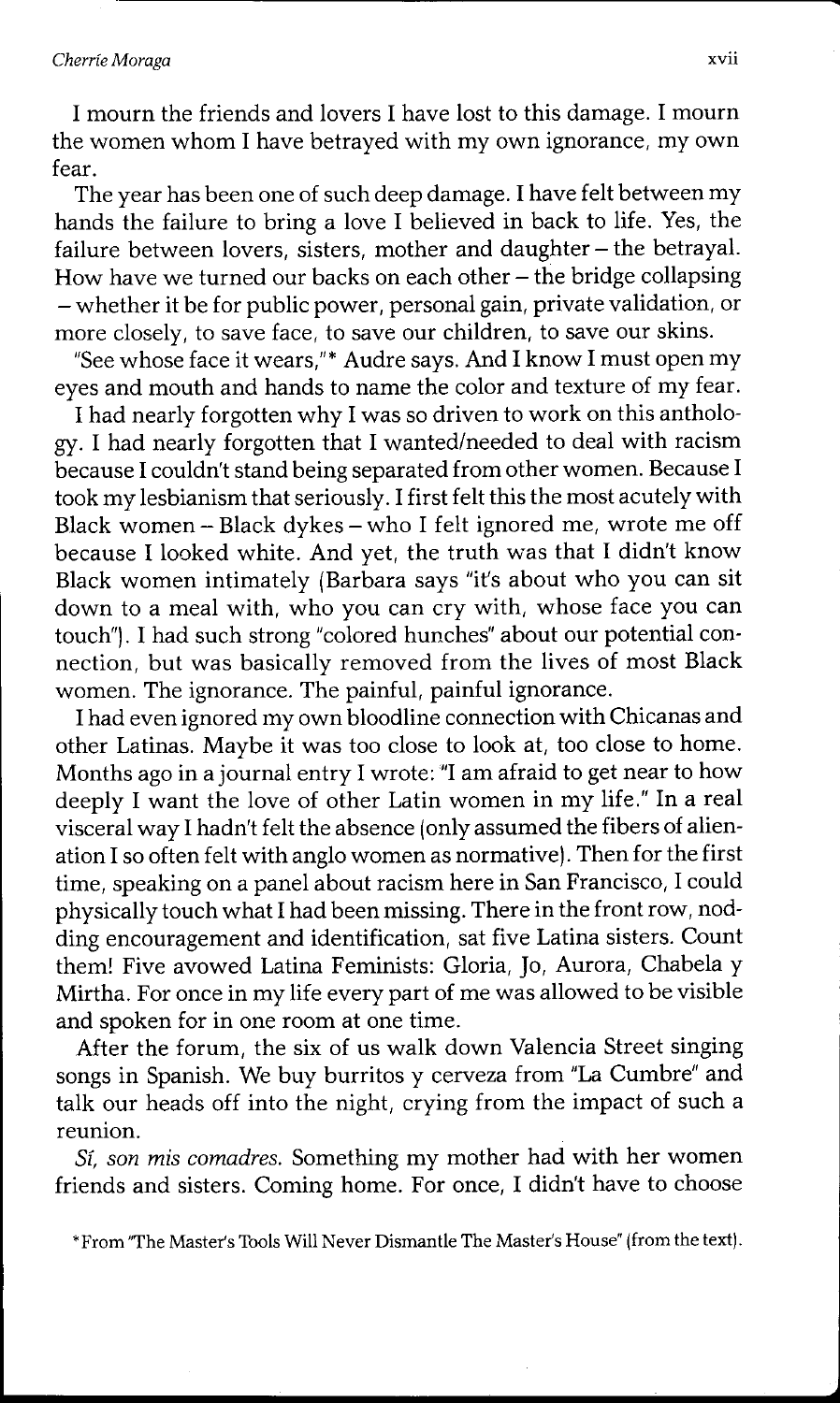between being a lesbian and being Chicana; between being a feminist and having family.

## **I Have Dreamed of a Bridge**

*(San Francisco, California – September 25, 1980)*

Literally, for two years now, I have dreamed of a bridge. In writing this conclusion, I fight the myriad voices that live inside me. The voices that stop my pen at every turn of the page. They are the voices that tell me here I should be talking more "materialistically" about the oppression of women of color, that I should be plotting out a "strategy" for Third World Revolution. But what I really want to write about is faith. That without faith, I'd dare not expose myself to the potential betrayal, rejection, and failure that lives throughout the first and last gesture of connection.

And yet, so often I have lost touch with the simple faith I know in my blood. My mother. On some very basic level, the woman cannot be shaken from the ground on which she walks. Once at a very critical point in my work on this book, where everything I loved – the people, the writing, the city – all began to cave in on me, feeling such utter despair and self-doubt, I received in the mail a card from my mother. A holy card of St. Anthony de Padua, her patron saint, her "special" saint, wrapped in a plastic cover. She wrote in it: "Dear Cherrie, I am sending you this prayer of St. Anthony. Pray to God to help you with this book." And a cry came up from inside me that I had been sitting on for months, cleaning me out – a faith healer. Her faith in this saint did actually once save her life. That day, it helped me continue the labor of this book.

I am not talking here about some lazy faith, where we resign ourselves to the tragic splittings in our lives with an upward turn of the hands or a vicious beating of our breasts. I am talking about believing that we have the power to actually transform our experience, change our lives, save our lives. Otherwise, why this book? It is the faith of activists I am talking about.

The materialism in this book lives in the flesh of these women's lives: the exhaustion we feel in our bones at the end of the day, the fire we feel in our hearts when we are insulted, the knife we feel in our backs when we are betrayed, the nausea we feel in our bellies when we are afraid, even the hunger we feel between our hips when we long to be touched.

Our strategy is how we cope – how we measure and weigh what is to be said and when, what is to be done and how, and to whom and to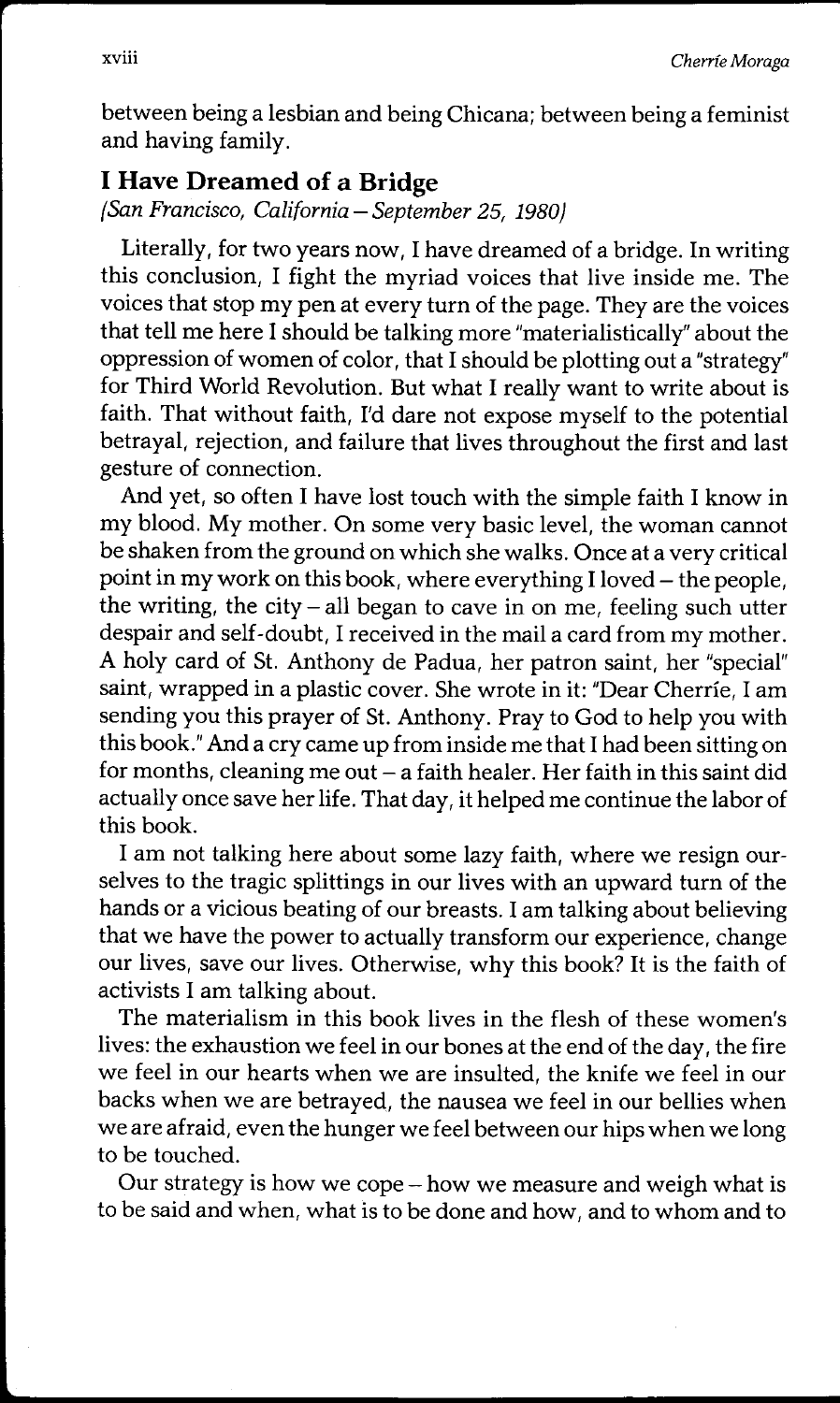#### *Cherrie Moraga xix*

whom and to whom, daily deciding/risking who it is we can call an ally, call a friend (whatever that person's skin, sex, or sexuality). We are women without a line. We are women who contradict each other.

This book is written for all the women in it and all whose lives our lives will touch. We are a family who first only knew each other in our dreams, who have come together on these pages to make faith a reality and to bring all of our selves to bear down hard on that reality.

It is about physical and psychic struggle. It is about intimacy, a desire for life between all of us, not settling for less than freedom even in the most private aspects of our lives. A total vision.

For the women in this book, I will lay my body down for that vision. *This Bridge Called My Bach.*

In the dream, I am always met at the river.

Cherrie Moraga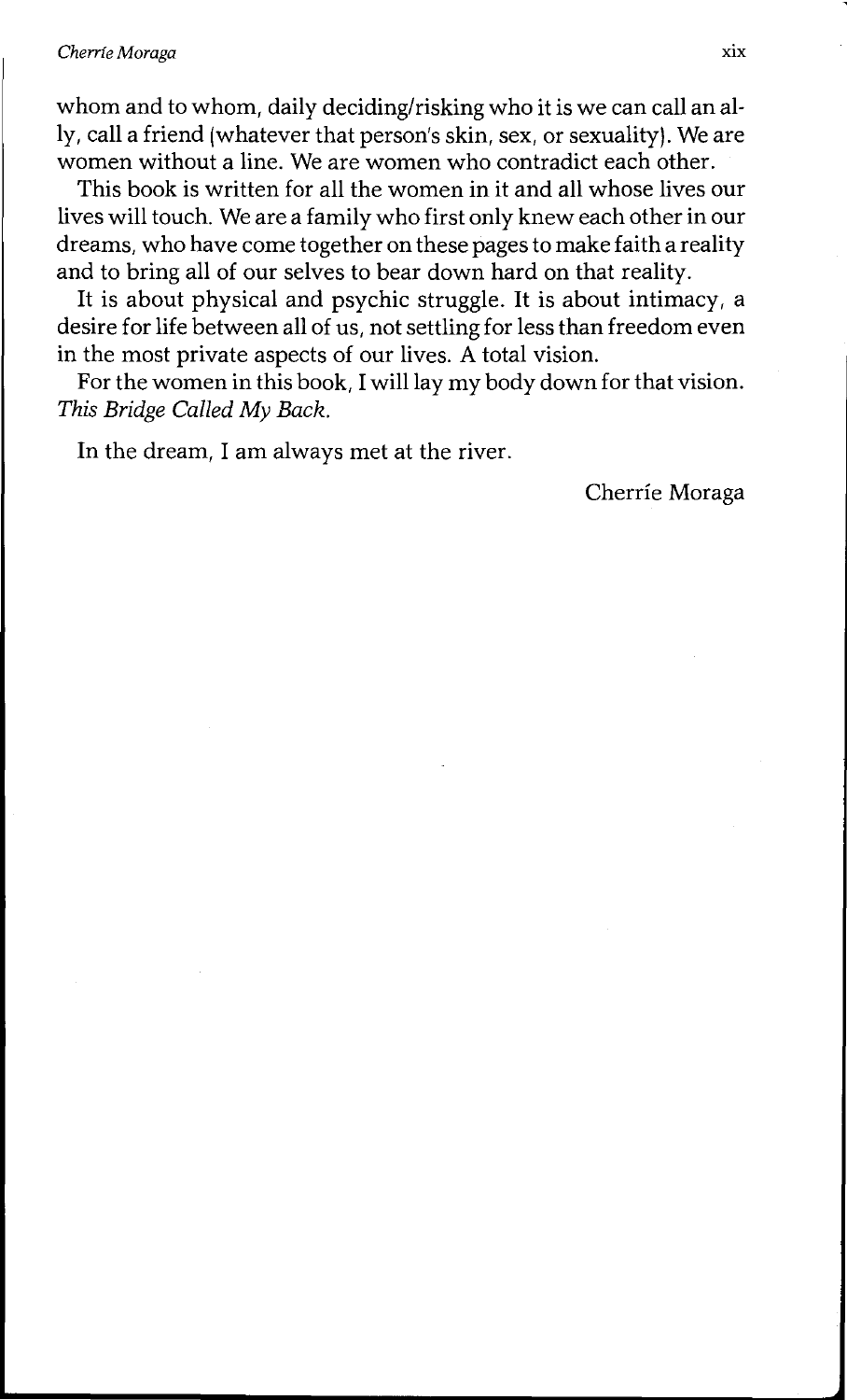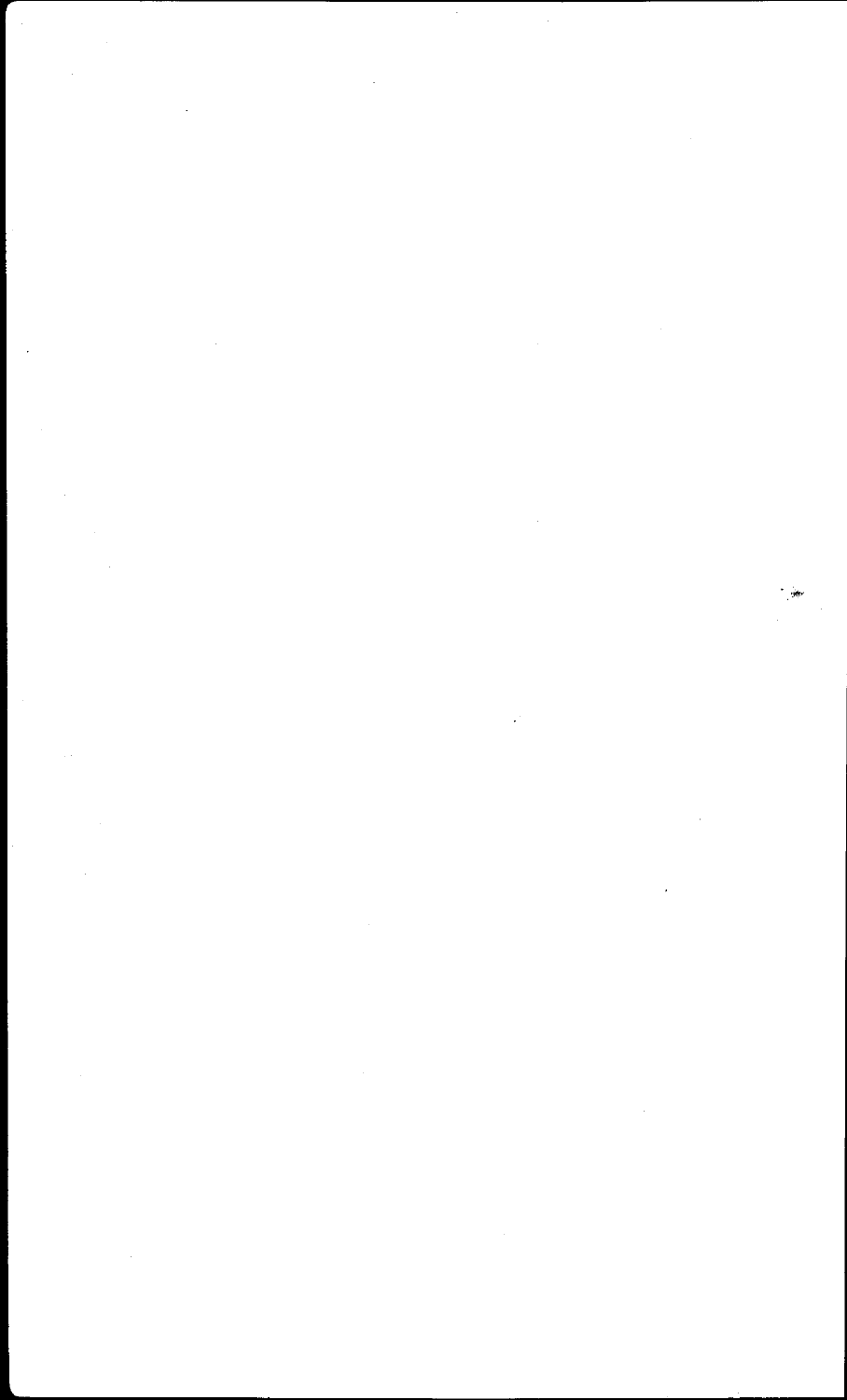# **The Bridge Poem** *Donna Kate Rushin*

I've had enough I'm sick of seeing and touching Both sides of things Sick of being the damn bridge for everybody

Nobody Can talk to anybody Without me Right?.

I explain my mother to my father my father to my little sister My little sister to my brother my brother to the white feminists The white feminists to the Black church folks the Black church folks To the ex-hippies the ex-hippies to the Black separatists the Black separatists to the artists the artists to my friends' parents...

Then

(

I've got to explain myself To everybody

I do more translating Than the Gawdamn U.N.

Porget it I'm sick of it

I'm sick of filling in your gaps

Sick of being your insurance against The isolation of your self-imposed limitations Sick of being the crazy at your holiday dinners Sick of being the odd one at your Sunday Brunches Sick of being the sole Black friend to 34 individual white people

Find another connection to the rest of the world Find something else to make you legitimate Find some other way to be political and hip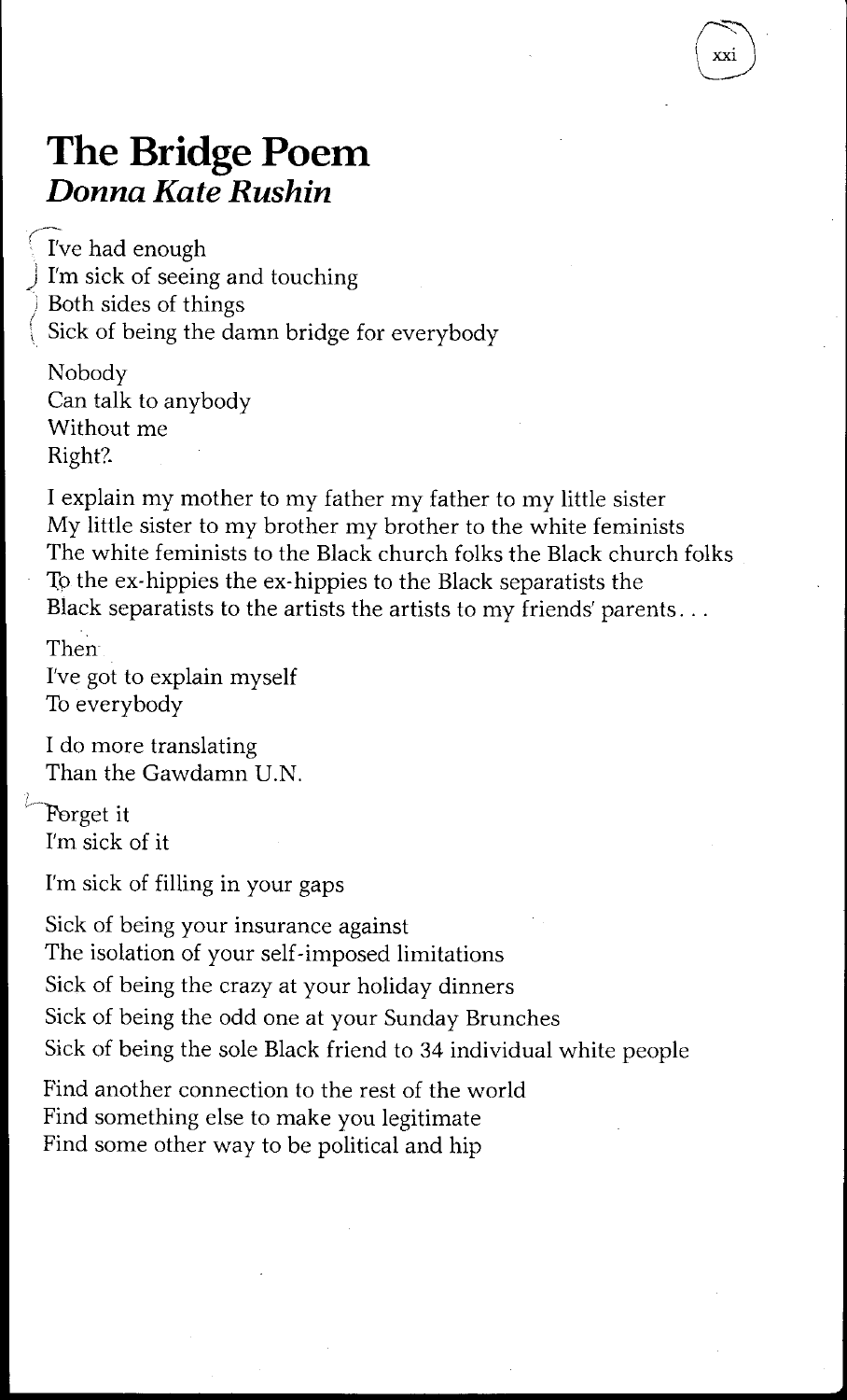I will not be the bridge to your womanhood Your manhood Your human-ness

I'm sick of reminding you not to Close off too tight for too long

I'm sick of mediating with your worst self On behalf of your better selves

I am sick Of having to remind you To breathe Before you suffocate Your own fool self

Forget it Stretch or drown Evolve or die

The bridge I must be Is the bridge to my own power I must translate My own fears Mediate My own weaknesses

I must be the bridge to nowhere But my true self And then I will be useful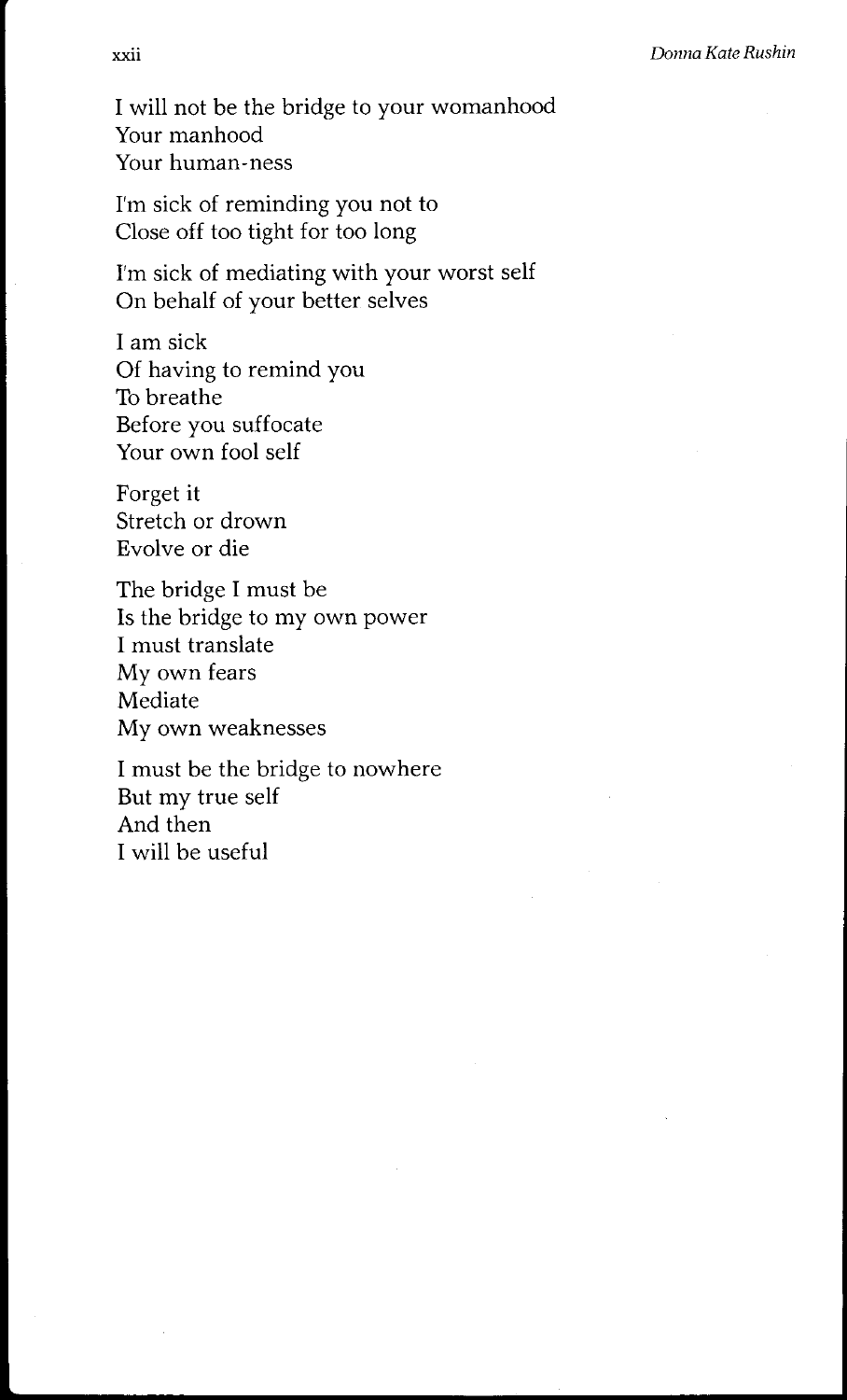# **Introduction**

### **How It All Began**

In February of 1979, Gloria attended a women's retreat in the country just north of San Francisco. At Merlin Stone's insistence, three Third World women were to receive scholarships to her workshop on goddesses and heroines taking place during the retreat. Only one made it – Gloria. The management and some of the staff made her feel an outsider, the poor relative, the token woman of color. And all because she was not white nor had she paid the \$150 fee the retreat organizers had set for the workshop. The seed that germinated into this anthology began there in Gloria's talks with Merlin.

What had happened at the women's retreat was not new to our experience. Both of us had first met each other working as the only two Chicanas in a national feminist writers organization. After two years of involvement with the group which repeatedly refused to address itself to its elitist and racist practices, we left the organization and began work on this book.

In April, 1979, we wrote:

We want to express to all women – especially to white middle-class women – the experiences which divide us as feminists; we want to examine incidents of intolerance, prejudice and denial of differences within the feminist movement. We intend to explore the causes and sources of, and solutions to these divisions. We want to create a definition that expands what "feminist" means to us.

(From the original soliciting letter)

## **The Living Entity**

What began as a reaction to the racism of white feminists soon became a positive affirmation of the commitment of women of color to our own feminism. Mere words on a page began to transform themselves into a living entity in our guts. Now, over a year later, feeling greater solidarity with other feminists of color across the country through the making of this book, we assert:

*This Bridge Called My Bach* intends to reflect an uncompromised definition of feminism by women of color in the U.S.

We named this anthology "radical" for we were interested in the writings of women of color who want nothing short of a revolution in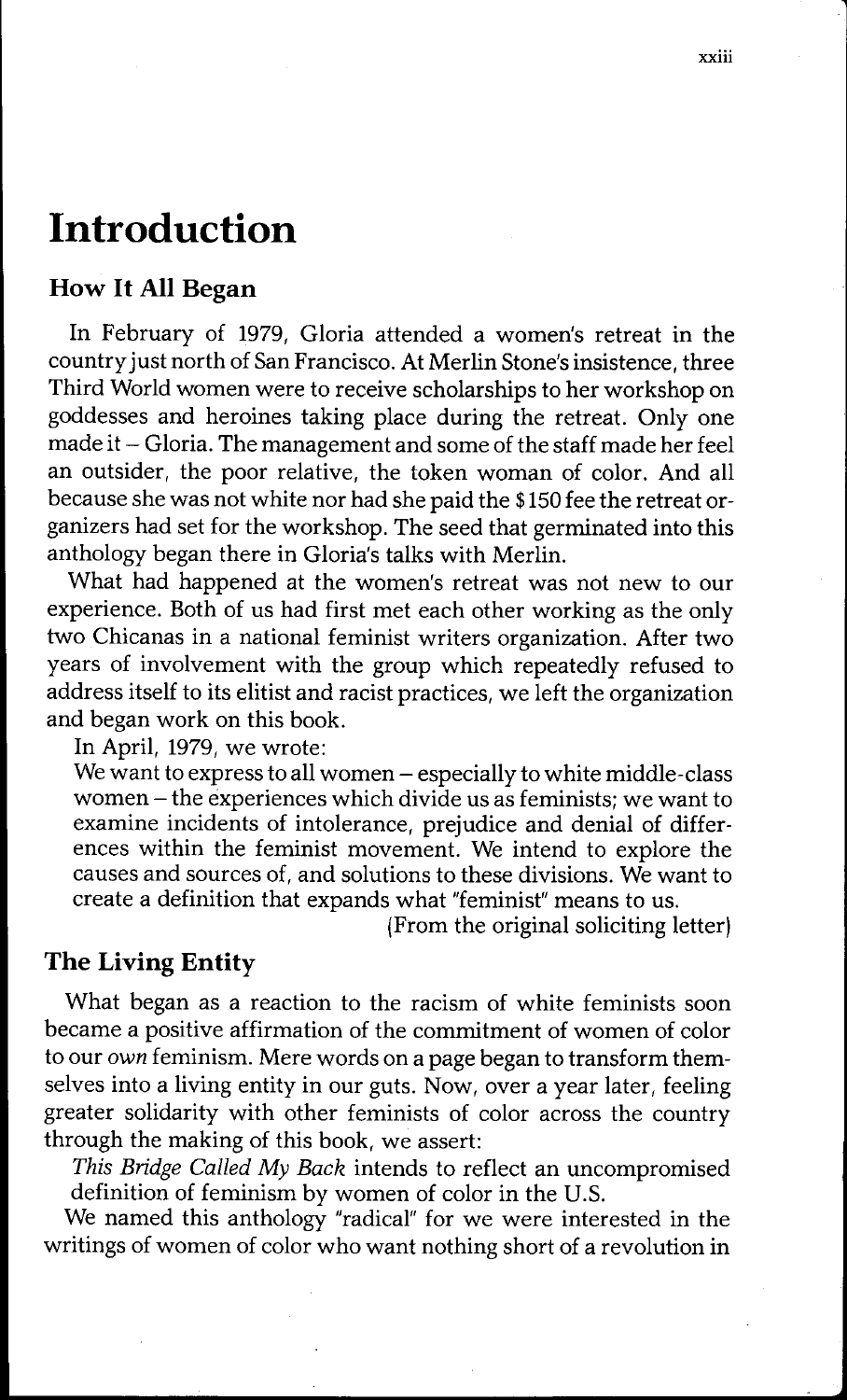the hands of women – who agree that that *is* the goal, no matter how we might disagree about the getting there or the possibility of seeing it in our own lifetimes. We use the term in its original form – stemming from the word "root" – for our feminist politic emerges from the roots of both of our cultural oppression and heritage.

## **The Parts of the Whole**

The six sections of *This Bridge Called My Back* intend to reflect what we feel to be the major areas of concern for Third World women in the U.S. in forming a broad-based political movement: 1) how visibility/ invisibility as women of color forms our radicalism; 2) the ways in which Third World women derive a feminist political theory specifically from our racial/cultural background and experience; 3) the destructive and demoralizing effects of racism in the women's movement; 4) the cultural, class, and sexuality differences that divide women of color; 5) Third World women's writing as a tool for self-preservation and revolution; and 6) the ways and means of a Third World feminist future.

## **The Writers and Their Work**

The women in whose hands *This Bridge Called My Back* was wrought identify as Third World women and/or women of color. Each woman considers herself a feminist, but draws her feminism from the culture in which she grew. Most of the women appearing in this book are first-generation writers. Some of us do not see ourselves as writers, but pull the pen across the page anyway or speak with the power of poets.

The selections in this anthology range from extemporaneous stream of consciousness journal entries to well thought-out theoretical statements; from intimate letters to friends to full-scale public addresses. In addition, the book includes poems and transcripts, personal conversations and interviews. The works combined reflect a diversity of perspectives, linguistic styles, and cultural tongues.

In editing the anthology, our primary commitment was to retaining this diversity, as well as each writer's especial voice and style. The book is intended to reflect our color loud and clear, not tone it down. As editors we sought out and believe we found, non-rhetorical, highly personal chronicles that present a political analysis in everyday terms.

In compiling the anthology, Cherrie was primarily responsible for the thematic structure and organization of the book as a whole. She also wrote the introductions to the first four sections of the book which cover 1) *The Roots of Our Radicalism;* 2) *Theory in the Flesh;* 3) *Racism in the Women's Movement;* and 4) *On Culture, Class, and Homophobia.*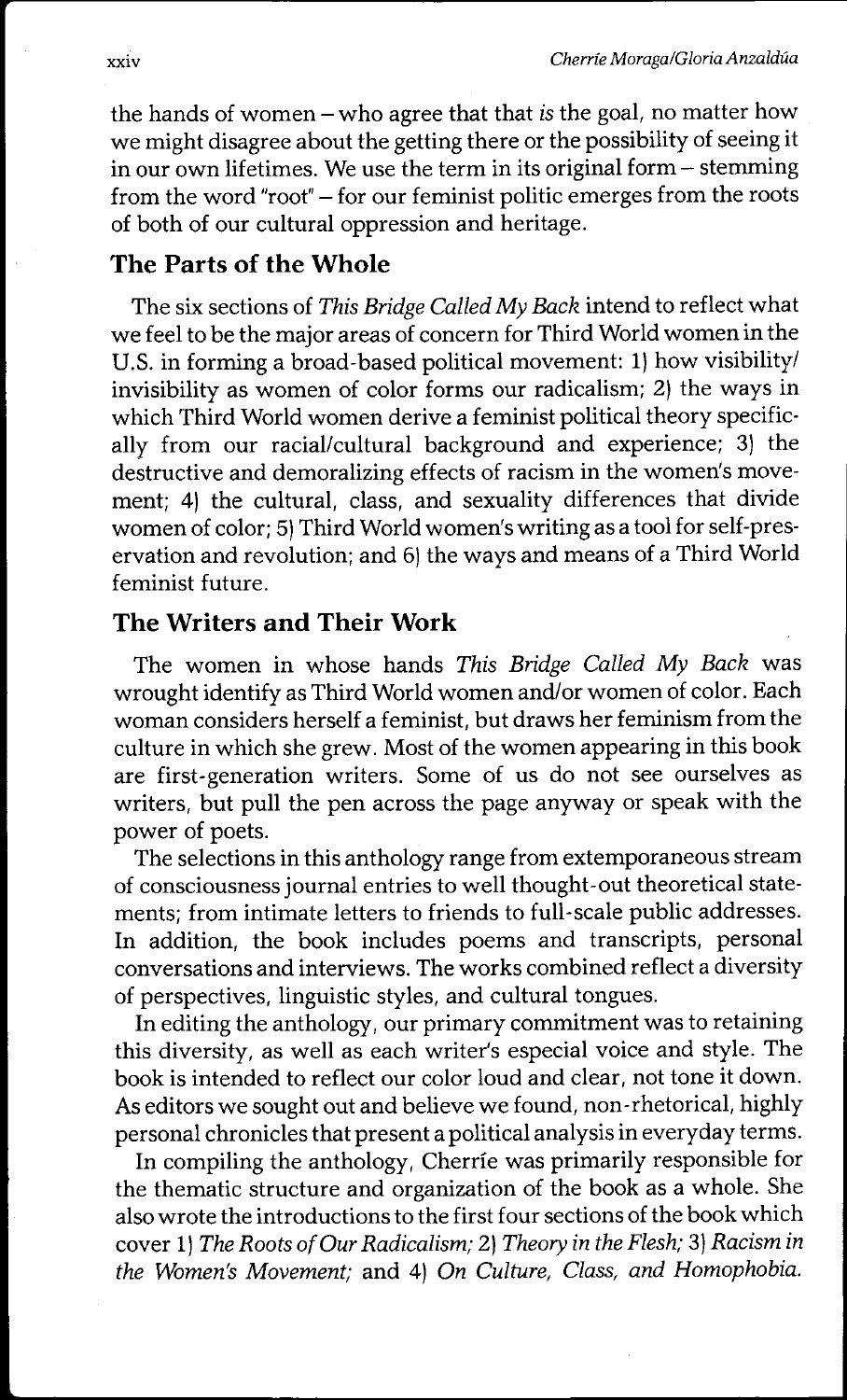Gloria wrote the introductions to the final two sections of the book which explore *The Third World Woman Writer* and *The Vision* of the Third World feminist. Together as editors, we both bore the burden of the book (even more than we had anticipated – this being our first attempt at such a project), not only doing the proof-reading and making editorial decisions, but also acting as a telephone answering and courier service, PR persons and advertisers, interviewers and transcribers, and even occasionally, muses for some of the contributors during their, sometimes rather painful, "writing blocks". Most importantly, we saw our major role as editors being to encourage writers to delve even more deeply into their lives, to make some meaning out of it for themselves and their readers.

## **Time and Money**

Many people have commented on the relative speed in which this book was produced. In barely two years, the anthology grew from a seed of an idea to a published work. True, everyone has worked fast, including the publishers.

The anthology was created with a sense of urgency. From the moment of its conception, it was already long overdue. Two years ago when we started, we knew it was a book that should already have been in our hands.

*How do you concentrate on a project when you're worried about paying the rent?* We have sorely learned why so few women of color attempt this kind of project – no money to fall back on. In compiling this book we both maintained two or more jobs just to keep the book and ourselves alive. No time to write while waiting tables. No time for class preparation, to read students' papers, argue with your boss, have a love life or eat a decent meal when the deadline must be met. No money to buy stamps, to hire a lawyer "to go over the contract," to engage an agent. Both of us became expert jugglers of our energy and the few pennies in our piggybanks: Gloria's "little chicken" and Cherrie's "tecate bucket."

## **Agradecimientos**

*But oh there were the people who helped:* Leslie, Abigail, Leigh and her IBM selectric, Randy, David, Mirtha's arroz con picadillo and loving encouragement, Merlin and Adrienne's faith in the book, Jane and Sally's letting Cherrie change her mind, our women's studies students at San Francisco State University who put up with their two over-tired grumpy teachers, Debbie's backrubs, Jo who typed the whole damn manuscript, Barbara C. and her camera and crew, Barbara S.'s work in spreading the word in Boston, the friends who lent us money, and all